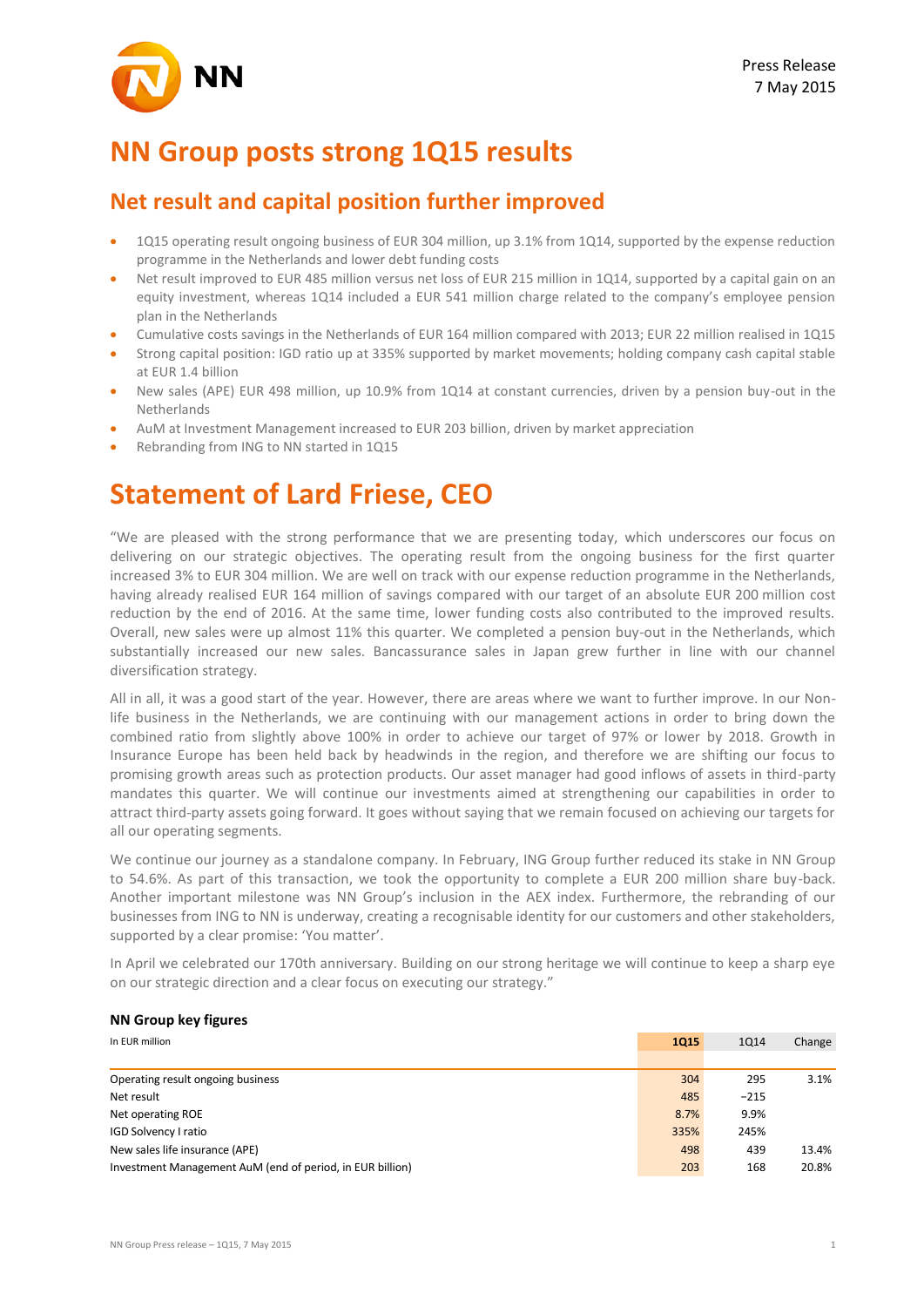

# **Strategy and business highlights**

NN Group's strategy is to deliver an excellent customer experience, based on great service and long-term relationships. We aim to achieve this by offering transparent products and services that serve customers' lifetime needs. We do this by making our multi-access distribution network available to customers wherever and whenever they want, and by maintaining effective operations that deliver excellent customer service.

### **Netherlands Life**

In the Netherlands Life segment, the focus is on reducing expenses and gradually shifting to higher-yielding assets, such as mortgages and loans, in order to compensate the negative impact of lower interest rates on the investment margin. Furthermore, NN Life aims to benefit from its strong position in the pension market and to capture growth opportunities especially in the area of defined contribution pension plans, as well as selectively participating in pension fund buy-outs. In the first quarter of 2015, a large company pension fund transferred its accumulated pension benefits to NN Life, which contributed to the increased new sales (APE) in this segment. In the first quarter a new pension application, 'Mijn Pensioencoach' was successfully introduced. This application allows customers to get real-time information about their pension on their smartphone.

### **Netherlands Non-life**

Netherlands Non-life aims to improve underwriting performance and to expand in specific market segments where there are clear opportunities for profitable growth. The operating result increased, mainly driven by positive recovery experience in Disability & Accident (D&A) and improved underwriting results in Motor. The combined ratio remained stable at 100.2%. Nationale-Nederlanden expanded its prevention programme by initiating a pilot called 'Rij Wijzer' for professional drivers. This programme uses smart technology to help professional drivers improve their driving behaviour and as a result reduce the risk of damages. In the first quarter, Movir (which offers individual disability insurance to medical and business professionals) was awarded the title of 'Best income insurer' by the association of independent financial advisors. Movir scored higher than other insurers on all aspects, including customer focused claims handling and the expertise of employees. In the first quarter of 2015, Movir launched a new D&A insurance product, called Flexible&Certain ('Soepel&Zeker'), which complements its current D&A offering and is tailored to a new target group, the independent professionals.

### **Insurance Europe**

Insurance Europe is moving its business mix towards protection products and repositioning its savings and retirement products for the low interest rate environment. New sales (APE) were stable compared with the first quarter of 2014, excluding currency effects. Lower pension sales in Turkey were compensated by higher life protection sales, mainly in Spain (protection sales were up 40.0% driven by a large group contract and 11.3% excluding this contract). In Spain, the pension fund Nationale-Nederlanden Europa was awarded for its good and consistent financial performance by *"Expansión"*, one of the country's leading financial newspapers. NN Insurance Hungary launched a new modular protection and health insurance product. This product offers value added medical assistance services and can be easily adapted to customer's individual needs.

### **Japan Life**

In the first quarter of 2015, Japan Life continued to execute its channel diversification strategy. Three new banks started distributing COLI products, bringing the total number of bancassurance partners in Japan to 43 as of 31 March 2015. Bancassurance COLI sales increased by 15% compared with the same period a year ago. The productivity of independent agents remained strong, supported by the continuous enhancement of internal capabilities such as stronger training and sales tools. New sales (APE) were broadly at the same level as in the first quarter of 2014, excluding currency effects.

### **Investment Management**

Assets under Management increased to EUR 203 billion driven by strong market performance in the first quarter of 2015. Investment Management aims to grow its third-party business by following a tailored approach for each client segment. For the retail business, Investment Management plans to protect and further expand its leading position and continues to develop a more distinct range of equity products. Investment Management continues to invest in building and broadening its capabilities, for instance by enhancing the processes supporting highermargin products. Investment Management has received two Lipper Fund Awards 2015 for its real estate equity funds in the Netherlands. The Lipper Fund Awards programme by Thomson Reuters recognises funds that have excelled in delivering consistently strong risk-adjusted performance over several years.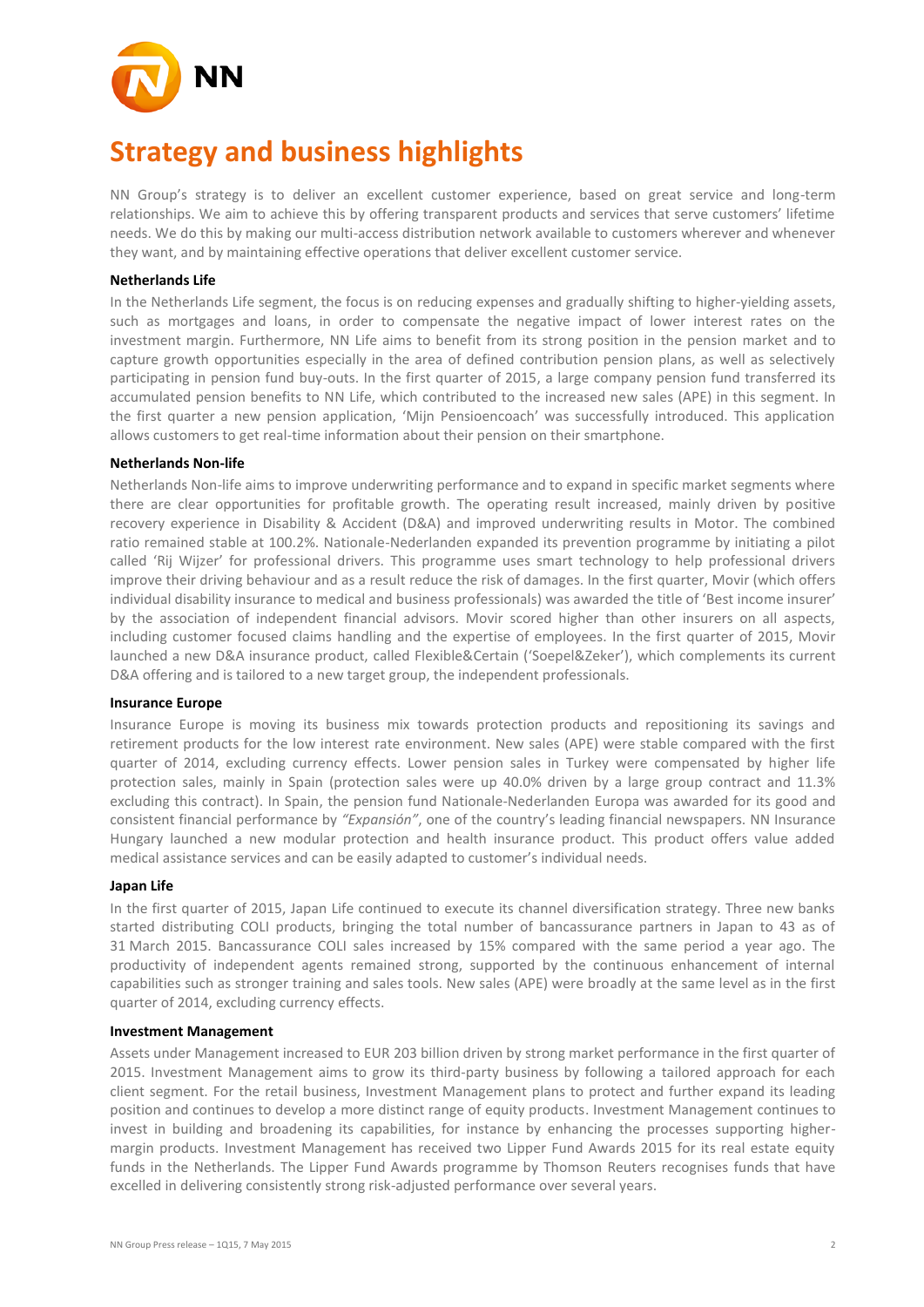

### **NN Bank**

NN Bank's mortgage portfolio increased to EUR 8.6 billion from EUR 7.9 billion at the beginning of the year. This increase is the result of further growth of new production and the transfer of ING Bank mortgages, partly offset by the sale of mortgages to NN Life and NN Non-life. In March, the comparison site Independer awarded Nationale-Nederlanden the title of best mortgage advisor ('Beste thuisadviseur 2015'). The award was based on the highest customer satisfaction score, which was measured between 1 March 2014 and 1 March 2015. Customer deposits (internet savings and bank annuities) also continued to grow steadily, totalling EUR 7.7 billion at the end of the first quarter. Furthermore, NN Bank completed its first public Residential Mortgage Backed Securitisation transaction, raising EUR 650 million in funding from investors. With this transaction, NN Bank has attracted new long-term funding, leading to a further diversification of its funding profile.

### **Rebranding from ING to NN**

In the first quarter, we started to rebrand our businesses from ING to the NN brand. The majority of our international insurance businesses have been rebranded from ING to NN or Nationale-Nederlanden. ING Investment Management changed its name to NN Investment Partners in April, and at the same time rebranded all investment funds to NN. Across Insurance Europe and Japan local brand campaigns were launched highlighting the name change and the new brand promise 'You matter'. Our life and pension business in Turkey was the first to start with the rebranding to NN in February. In the Netherlands, our insurance business will keep the Nationale-Nederlanden name while the logo has been updated to align with the new NN brand. In 2015 and 2016, NN Group expects to incur total rebranding expenses of approximately EUR 135 million, which will be reported as special items and of which EUR 20 million was recorded in the first quarter of 2015.

### **NN started its running sponsorship**

In the first quarter, NN Group officially started its running sponsorship with two major running events in the Netherlands, including the 35th edition of the NN Marathon Rotterdam. This marathon is well known for its fast times, professional organisation and almost 1 million enthusiastic supporters along the route. This running sponsorship will help NN Group to enhance awareness of the newly launched NN brand. In the years to come, NN's objective is to support more running activities in some of its other key markets.

### **Solvency II**

NN Group intends to apply for the usage of a Partial Internal Model for NN Group and the insurance entities in the Netherlands. The outcome of the application process remains subject to significant uncertainties, including the final interpretations of the Solvency II regulations and the regulatory approval process.

### **Share repurchase to neutralise stock dividend**

NN Group has proposed a dividend of EUR 0.57 per ordinary share over the second half of 2014 subject to approval of the Annual General Meeting on 28 May 2015. The final dividend will be paid in cash or ordinary shares at the election of the shareholder. In order to neutralise the dilutive effect of the stock dividend on earnings per ordinary share, NN Group has reached an agreement with ING Group, subject to certain conditions, to repurchase ordinary shares from ING Group equal to the number of shares that NN Group will issue as stock dividend at a price similar to the price used to calculate the stock fraction for the stock dividend. NN Group and ING Group have also agreed to enter into similar transactions to neutralise the dilutive effect of future stock dividends by NN Group, subject to certain conditions and as long as ING Group holds shares in NN Group.

### **Unit-linked products in the Netherlands**

Nationale-Nederlanden continues to reach out to customers to encourage them to carefully assess their unitlinked products in order to find an appropriate solution on an individual basis. On 29 April the European Court of Justice issued its ruling on a principal legal question with respect to information provision requirements related to unit-linked products. The European Court affirmed the position of Nationale-Nederlanden that the information requirements prescribed by the European Directive may be extended by additional information requirements included in national law, provided that these requirements are necessary for the policyholder to understand the essential characteristics of the commitment and are clear, accurate and foreseeable. Nationale-Nederlanden is of the opinion that general principles of Dutch law that are used as a legal basis in Dutch proceedings do not meet these criteria and that additional information requirements cannot be imposed retroactively. The Dutch courts must take the European Court's ruling into account in individual Dutch legal proceedings. The ruling does not change earlier statements and conclusions disclosed by NN Group in relation to unit-linked products.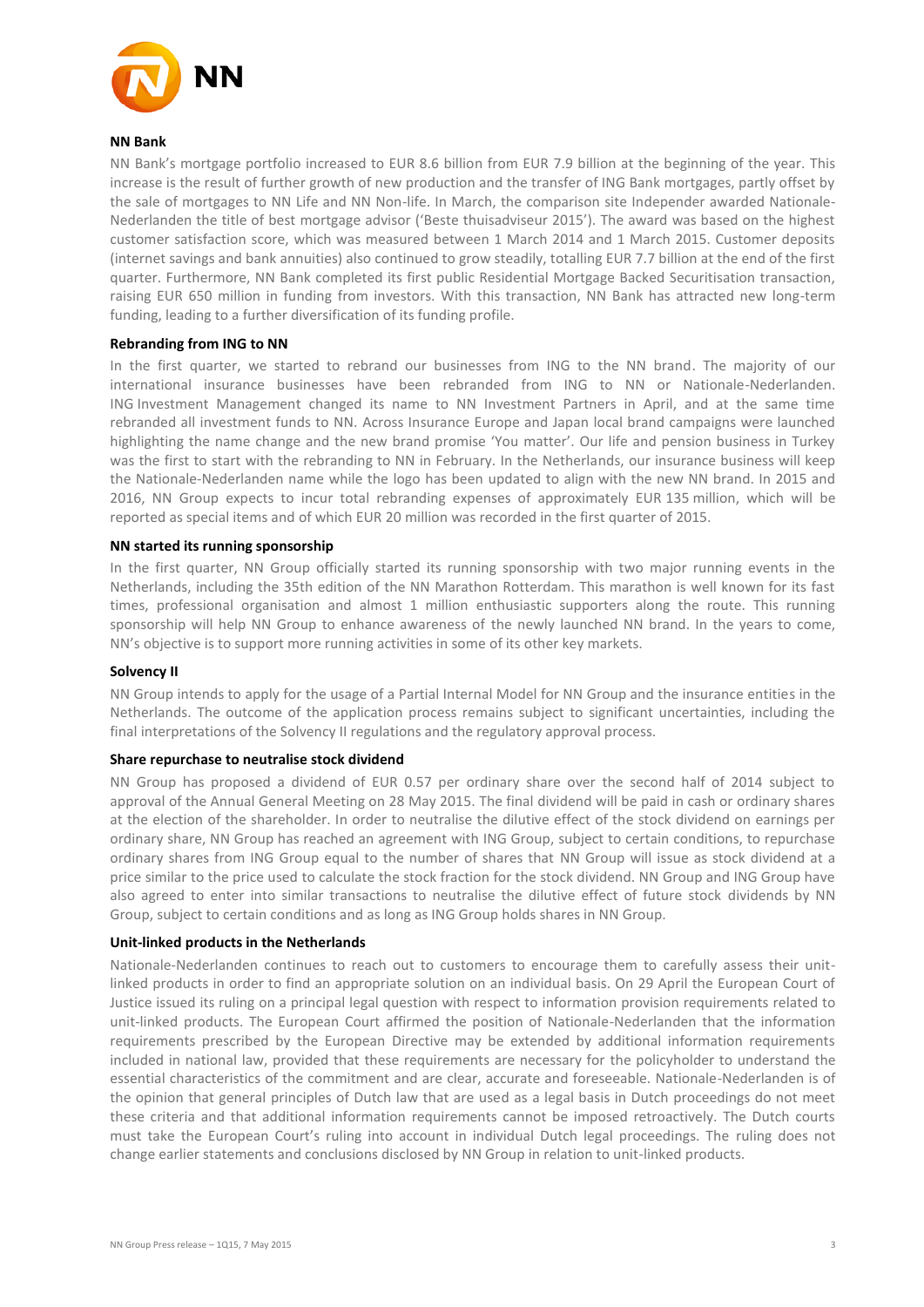

# **Consolidated results**

### **Consolidated profit and loss account NN Group**

| In EUR million                               | <b>1Q15</b>  | <b>1Q14</b>    | Change    |
|----------------------------------------------|--------------|----------------|-----------|
| Analysis of results                          |              |                |           |
| Netherlands Life                             | 152          | 153            | $-0.7%$   |
| Netherlands Non-life                         | 24           | 22             | 9.1%      |
| Insurance Europe                             | 40           | 45             | $-11.1%$  |
| Japan Life                                   | 72           | 66             | 9.1%      |
| <b>Investment Management</b>                 | 36           | 39             | $-7.7%$   |
| Other                                        | $-20$        | $-31$          |           |
| Operating result ongoing business            | 304          | 295            | 3.1%      |
| Non-operating items ongoing business         | 284          | $-28$          |           |
| of which gains/losses and impairments        | 172          | 10             |           |
| of which revaluations                        | 74           | 0              |           |
| of which market & other impacts              | 38           | $-37$          |           |
| Japan Closed Block VA                        | 16           | $-36$          |           |
| Special items before tax                     | $-20$        | $-572$         |           |
| Result on divestments                        | $\mathbf{0}$ | 56             | $-100.0%$ |
| Result before tax from continuing operations | 584          | $-284$         |           |
| Taxation                                     | 90           | $-83$          |           |
| Net result from continuing operations        | 494          | $-201$         |           |
| Net result from discontinued operations      | $\mathbf 0$  | $-12$          |           |
| Minority interests                           | 10           | $\overline{2}$ | 400.0%    |
| Net result                                   | 485          | $-215$         |           |
| Net result per share in EUR <sup>1)</sup>    | 1.40         |                |           |

#### **Key Figures**

| In EUR million                                                             | <b>1Q15</b> | 1014    | Change   |
|----------------------------------------------------------------------------|-------------|---------|----------|
| <b>Ongoing business</b>                                                    |             |         |          |
| Gross premium income                                                       | 3,576       | 3,489   | 2.5%     |
| New sales life insurance (APE)                                             | 498         | 439     | 13.4%    |
| Total administrative expenses                                              | 438         | 437     | 0.2%     |
| Cost/income ratio (Administrative expenses/Operating income)               | 34.8%       | 34.5%   |          |
| Combined ratio (Netherlands Non-life) <sup>2)</sup>                        | 100.2%      | 100.2%  |          |
| Investment Management Assets under Management <sup>3)</sup>                | 203         | 168     | 20.8%    |
| Life general account invested assets <sup>3)</sup>                         | 83          | 77      | 7.8%     |
| Investment margin/Life general account invested assets (bps) <sup>4)</sup> | 93          | 92      |          |
| Total provisions for insurance & investment contracts <sup>3)</sup>        | 112         | 98      | 14.3%    |
| of which for risk policyholder <sup>3)</sup>                               | 28          | 24      | 16.7%    |
| NN Life Solvency I ratio <sup>5)</sup>                                     | 296%        | 235%    |          |
| Net operating result <sup>6)</sup>                                         | 228         | 216     | 5.6%     |
| Net operating ROE <sup>7)</sup>                                            | 8.7%        | 9.9%    |          |
| Japan Closed Block VA                                                      |             |         |          |
| Account value                                                              | 13,646      | 14,175  | $-3.7%$  |
| Number of policies                                                         | 266,572     | 338,197 | $-21.2%$ |
| <b>Total NN Group</b>                                                      |             |         |          |
| IGD Solvency I ratio <sup>5)</sup>                                         | 335%        | 245%    |          |
| Total assets <sup>3)</sup>                                                 | 179         | 148     | 20.9%    |
| Shareholders' equity                                                       | 24,122      | 14,682  | 64.3%    |
| Employees (internal FTEs, end of period)                                   | 11,588      | 12.129  | $-4.5%$  |

1) Net result divided by the average number of shares outstanding in the market

Employees (internal FTEs, end of period)

2) Excluding Mandema and Zicht broker businesses

3) End of period, in EUR billion

4) Four-quarter rolling average

5) The solvency ratios are not final until filed with the regulators

6) Net operating result of the ongoing business, adjusted for the accrued coupon on undated notes classified in equity

7) Net operating ROE is calculated as the (annualised) net operating result of the ongoing business, adjusted for the accrued coupon on undated notes classified in equity, divided by the average allocated equity of the ongoing business adjusted for revaluation reserves and excluding undated notes classified in equity Note: Operating results are non-GAAP measures. These are derived from figures according to IFRS-EU by excluding impact from divestments, discontinued operations

and special items, gains/losses and impairments, revaluations and market & other impacts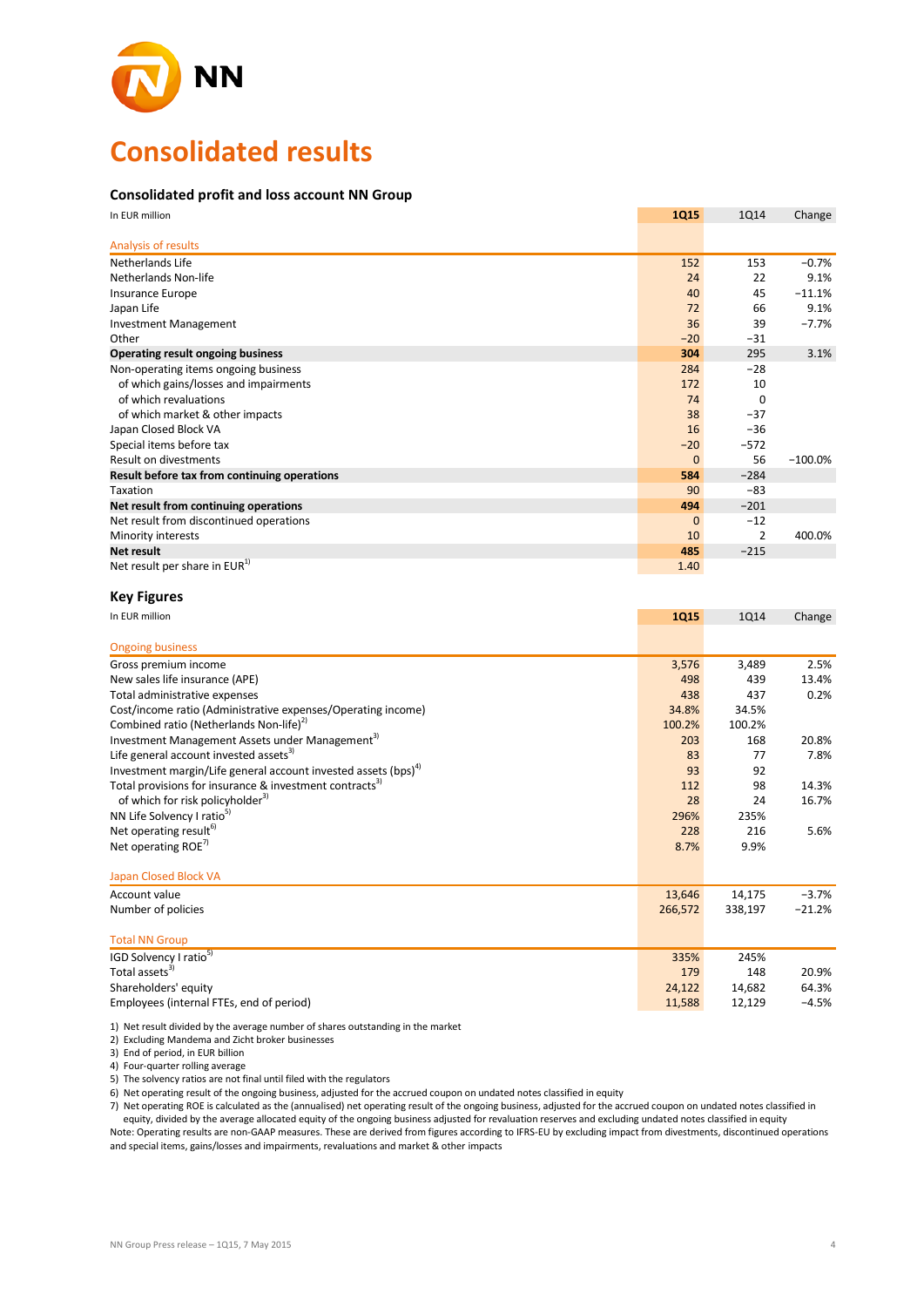

- NN Group operating result of the ongoing business was EUR 304 million, up 3.1% from the first quarter of 2014, supported by the expense reduction programme in the Netherlands and lower debt funding costs
- Result before tax increased to EUR 584 million supported by a capital gain on an equity investment
- New sales (APE) were EUR 498 million, up 10.9% from the first quarter of 2014 on a constant currency basis, driven by a pension fund buy-out in Netherlands Life

The operating result of the ongoing business was EUR 304 million, up 3.1% from the first quarter of 2014, reflecting lower administrative expenses in the Netherlands and lower funding costs. Improved results from Japan Life and Netherlands Non-life also contributed to the increase, offset by lower results in Insurance Europe, Investment Management and the reinsurance business in the segment 'Other'.

Total administrative expenses of the ongoing business were EUR 438 million, down 0.5% from the first quarter of 2014, excluding currency effects. FTEs decreased 4.5% year-on-year to 11,588. While administrative expenses increased in Insurance Europe, Investment Management and NN Bank to support growth, administrative expenses in the Netherlands decreased by EUR 22 million in the first quarter compared with the first quarter of 2014. By the end of the first quarter of 2015, cumulative cost reductions of EUR 164 million had been realised in the Netherlands versus the target of EUR 200 million by 2016, of which EUR 30 million was realised by Netherlands Life, EUR 39 million by Netherlands Non-life and EUR 95 million by the corporate and holding entities.

The operating result of Netherlands Non-life improved, attributable to a higher result in Disability & Accident, partly offset by an unfavourable claims experience in Property & Casualty due to large fire claims. The operating result of Japan Life increased to EUR 72 million from EUR 66 million in the first quarter of 2014, due to higher fees and premium-based revenues on larger in-force volumes, partly offset by a lower technical margin and higher DAC amortisation and trail commissions. The holding result, in the segment 'Other', improved to EUR -29 million compared with EUR -54 million in the first quarter of 2014, reflecting lower interest costs on hybrids and debt, lower holding expenses and higher investment income.

The operating result of Netherlands Life decreased marginally to EUR 152 million from EUR 153 million in the first quarter of 2014, reflecting a lower technical margin and lower fees and premium-based revenues, compensated by a higher investment margin and lower administrative expenses. Insurance Europe's operating result decreased compared with the first quarter of 2014, due to a lower investment margin and the impact of the pension reform in Poland, partly offset by higher fees and premium-based revenues and lower DAC amortisation and trail commissions. The operating result of Investment Management decreased from the first quarter of 2014, which benefited from non-recurring items. Higher fee income, driven by higher AuM, was offset by higher administrative expenses. The operating result of the reinsurance business in the segment 'Other' decreased to EUR 4 million from EUR 11 million in the first quarter of 2014, which included strong results related to a reinsurance contract which are not expected to recur.

### **Result before tax**

The result before tax from continuing operations for the first quarter of 2015 increased to EUR 584 million compared with EUR -284 million in the first quarter of 2014, which included a EUR -541 million charge related to the agreement to make ING's closed defined pension plan in the Netherlands financially independent.

Gains/losses and impairments were EUR 172 million compared with EUR 10 million in the first quarter of 2014 as the current quarter included a gain on the sale of a large public equity investment in the Netherlands following a public offering.

Revaluations amounted to EUR 74 million, mainly reflecting EUR 46 million of positive revaluations on private equity and EUR 30 million on real estate investments in the Netherlands.

Market and other impacts amounted to EUR 38 million compared with EUR -37 million in the first quarter of 2014. The current quarter reflects a movement in the provision for guarantees on separate account pension contracts (net of hedging) in Netherlands Life following assumption updates and the transfer of separate account assets to the general account, partially offset by a negative hedge result.

The result before tax of Japan Closed Block VA was EUR 16 million compared with EUR -36 million in the first quarter of 2014, which included a EUR 51 million one-off reserve increase for various modelling refinements.

Special items amounted to EUR -20 million compared with EUR -572 million in the first quarter of 2014. Special items in the current quarter reflect expenses related to the rebranding of NN Group's subsidiaries. Special items in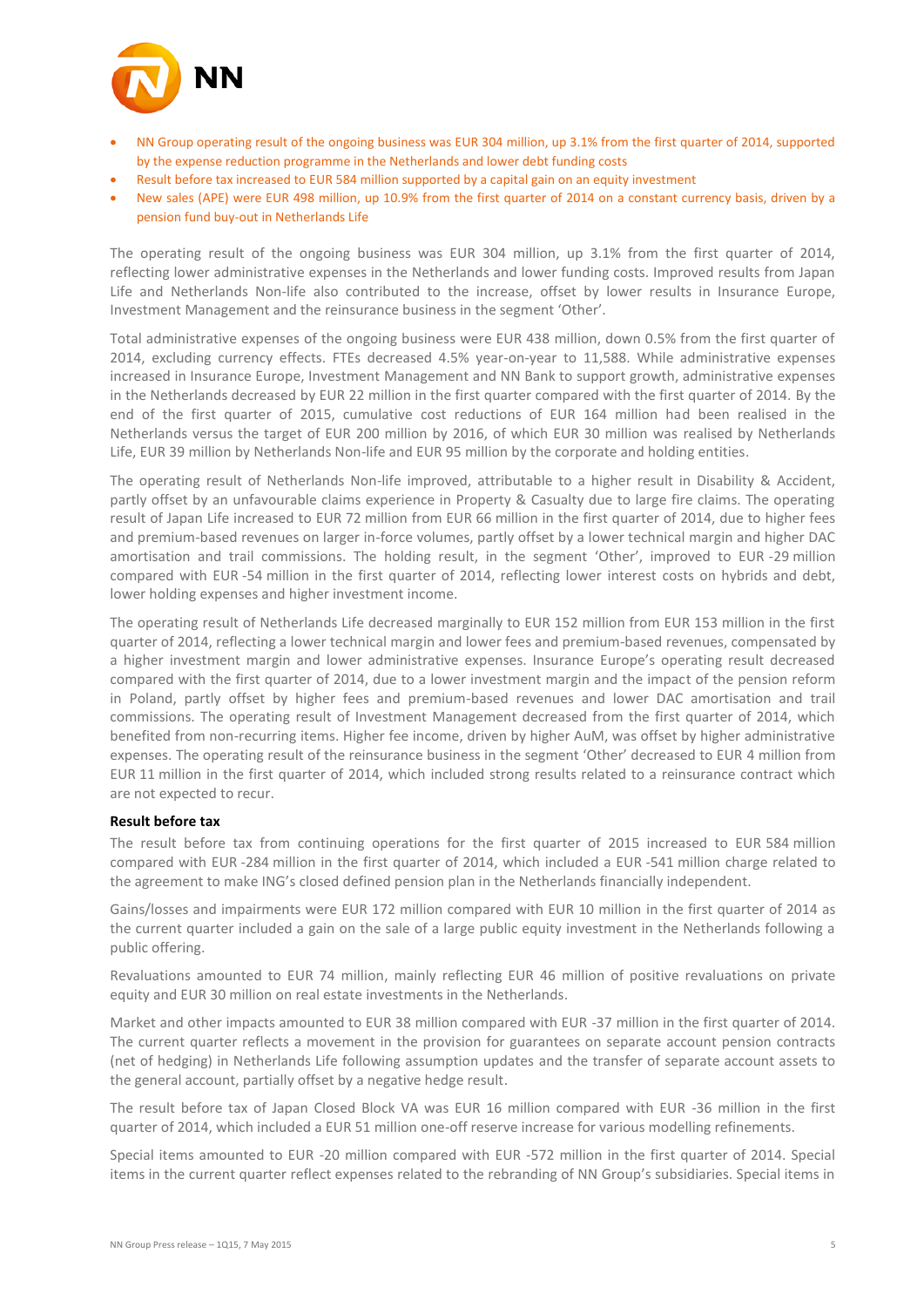

the first quarter of 2014 included a EUR -541 million impact to make ING's closed defined pension plan in the Netherlands financially independent, as well as expenses for the transformation programme in the Netherlands.

The result on divestments was EUR 0 million versus EUR 56 million in the first quarter of 2014, which included the divestment result of SulAmérica.

### **Net result**

The net result from continuing operations improved to EUR 494 million from EUR -201 million in the first quarter of 2014. The effective tax rate in the first quarter of 2015 was 15%, reflecting tax-exempt dividends and capital gains in the Netherlands, as well as the release of deferred tax liabilities caused by a reduction in the statutory tax rate in Japan.

The net result from discontinued operations was EUR 0 million versus EUR -12 million in the first quarter of 2014, which included the divestment result of the Investment Management business in Taiwan.

### **Sales**

Total new sales (APE) at NN Group were EUR 498 million, up 10.9% from the first quarter of 2014 on a constant currency basis. New sales rose 36.6% in Netherlands Life, largely as a result of a pension fund buy-out. Sales in Japan Life were broadly at the same level as the first quarter of 2014. At Insurance Europe, first-quarter 2015 sales were broadly stable compared with the first quarter of 2014 as higher life sales (+13.1%) were offset by lower pension sales (-27.9%).

### **Net operating Return On Equity (ROE)**

The net operating ROE for the ongoing business of NN Group decreased to 8.7% compared with 9.9% in the first quarter of 2014, reflecting a higher adjusted average allocated equity base following the EUR 850 million capital injection by ING Group into NN Group in May 2014, as well as higher retained earnings.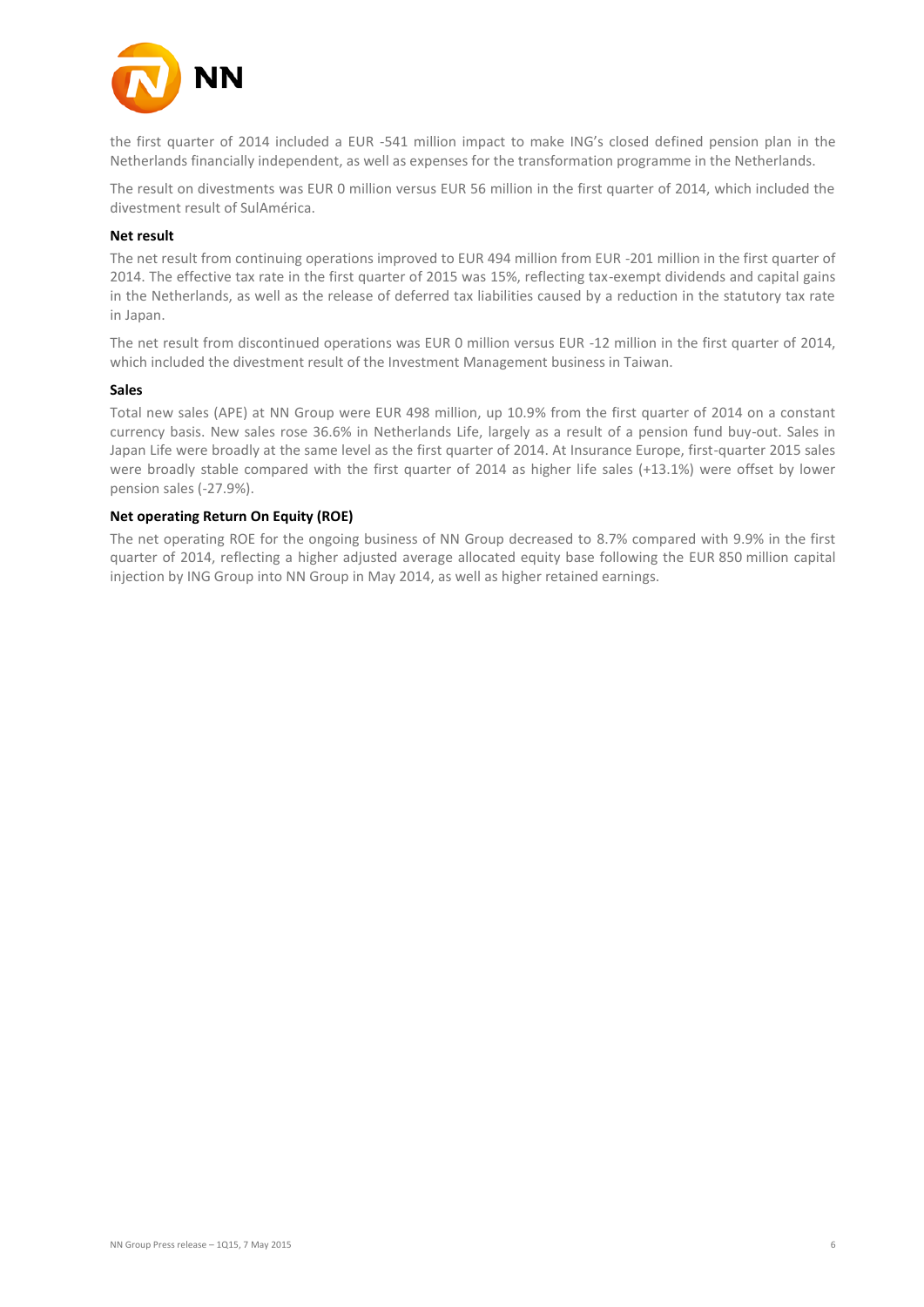

# **Netherlands Life**

- Operating result broadly stable at EUR 152 million compared with EUR 153 million in the first quarter of 2014, as a lower technical margin and lower fees and premium-based revenues were offset by a higher investment margin and lower administrative expenses
- Result before tax increased to EUR 397 million from EUR -233 million in the first quarter of 2014, which included a charge related to the company's employee pension plan, whereas the current quarter was supported by a gain on the sale of a large public equity investment
- NN Life's Solvency I ratio up at 296%, supported by market movements

| In EUR million                                                             | <b>1Q15</b>  | <b>1Q14</b> | Change   |
|----------------------------------------------------------------------------|--------------|-------------|----------|
|                                                                            |              |             |          |
| Analysis of results                                                        |              |             |          |
| Investment margin                                                          | 161          | 140         | 15.0%    |
| Fees and premium-based revenues                                            | 115          | 127         | $-9.4%$  |
| <b>Technical margin</b>                                                    | 3            | 34          | $-91.2%$ |
| Operating income non-modelled business                                     | $\mathbf{0}$ | 0           |          |
| <b>Operating income</b>                                                    | 279          | 301         | $-7.3%$  |
| Administrative expenses                                                    | 111          | 126         | $-11.9%$ |
| DAC amortisation and trail commissions                                     | 16           | 23          | $-30.4%$ |
| <b>Expenses</b>                                                            | 127          | 148         | $-14.2%$ |
| <b>Operating result</b>                                                    | 152          | 153         | $-0.7%$  |
| Non-operating items                                                        | 246          | $-46$       |          |
| of which gains/losses and impairments                                      | 141          | $-9$        |          |
| of which revaluations                                                      | 67           | 0           |          |
| of which market & other impacts                                            | 38           | $-37$       |          |
| Special items before tax                                                   | $-1$         | $-340$      |          |
| Result on divestments                                                      | $\bf{0}$     | 0           |          |
| <b>Result before tax</b>                                                   | 397          | $-233$      |          |
| <b>Taxation</b>                                                            | 56           | $-68$       |          |
| Minority interests                                                         | 8            | $-1$        |          |
| <b>Net result</b>                                                          | 333          | $-164$      |          |
|                                                                            |              |             |          |
| <b>New business</b>                                                        |              |             |          |
| Single premiums                                                            | 539          | 189         | 185.2%   |
| Regular premiums                                                           | 125          | 112         | 11.6%    |
| New sales life insurance (APE)                                             | 179          | 131         | 36.6%    |
| <b>Key figures</b>                                                         |              |             |          |
| Gross premium income                                                       | 1,397        | 1,405       | $-0.6%$  |
| Total administrative expenses                                              | 111          | 126         | $-11.9%$ |
| Cost/income ratio (Administrative expenses/Operating income)               | 39.8%        | 41.9%       |          |
| Life general account invested assets <sup>1)</sup>                         | 61           | 57          | 7.0%     |
| Investment margin/Life general account invested assets (bps) <sup>2)</sup> | 112          | 109         |          |
| Total provisions for insurance & investment contracts <sup>1</sup>         | 78           | 67          | 16.4%    |
| of which for risk policyholder <sup>1)</sup>                               | 20           | 16          | 25.0%    |
| Allocated equity (end of period)                                           | 17,343       | 10,243      | 69.3%    |
| Net operating ROE <sup>3)</sup>                                            | 7.4%         | 7.8%        |          |
| NN Life Solvency I ratio <sup>4)</sup>                                     | 296%         | 235%        |          |
| Employees (internal FTEs, end of period)                                   | 2,113        | 2,433       | $-13.2%$ |

1) End of period, in EUR billion

2) Four-quarter rolling average

3) Net operating ROE is calculated as the (annualised) net operating result of the segment, divided by the average allocated equity of the segment adjusted for revaluation reserves

4) The solvency ratios are not final until filed with the regulators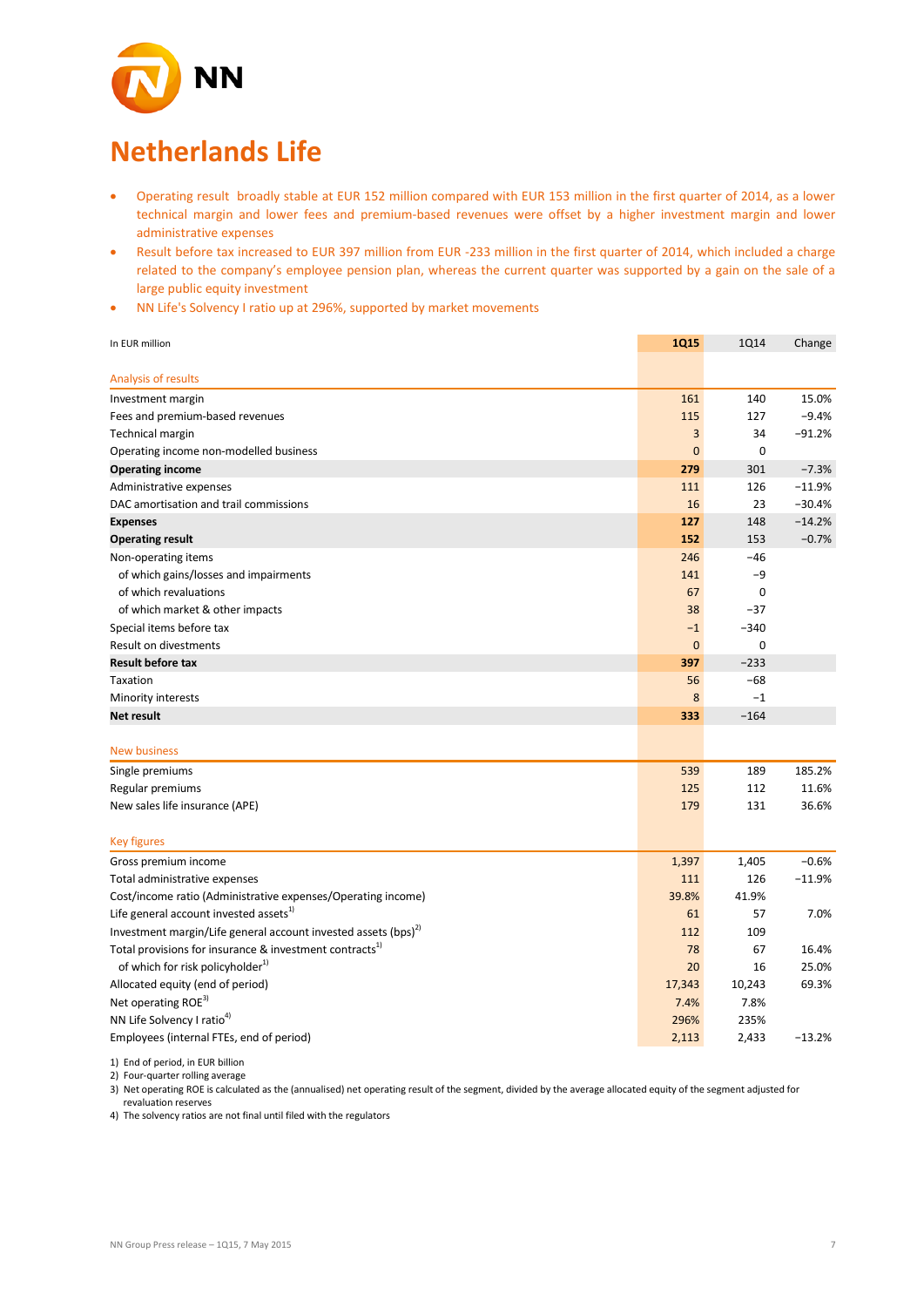

The operating result of Netherlands Life was broadly stable at EUR 152 million compared with EUR 153 million in the first quarter of 2014. The negative impact of the run-off of the individual life closed book and a decrease in interest rates impacting the unit-linked guarantee provisions, was offset by a higher investment margin largely driven by a private equity dividend and lower administrative expenses.

The investment margin increased to EUR 161 million from EUR 140 million in the first quarter of 2014, supported by a EUR 24 million private equity dividend, partly offset by higher interest expenses on subordinated loans provided by NN Group to NN Life in February and May 2014. An increased allocation to higher-yielding assets and higher invested volumes helped to offset the impact of the low interest rate environment on reinvestments. The investment spread, calculated as a four-quarter rolling average, increased to 112 basis points from 109 basis points in the first quarter of last year.

Fees and premium-based revenues decreased to EUR 115 million compared with EUR 127 million in the first quarter of 2014, largely reflecting the individual life closed book run-off.

The technical margin decreased to EUR 3 million from EUR 34 million in the first quarter of 2014. The current quarter reflects a EUR 20 million increase in unit-linked guarantee provisions due to a decrease in interest rates, and lower morbidity results. The decline also included an addition of EUR 6 million to a provision for transferring liabilities to industry wide pension funds as a consequence of decreased interest rates.

Administrative expenses were EUR 111 million, down from EUR 126 million in the first quarter of 2014, which included an addition to personnel provisions that have been reallocated to the segment 'Other' as of the third quarter of 2014. Excluding the impact of this personnel provision, administrative expenses declined 5.9%, mainly reflecting lower project expenses and lower staff costs.

DAC amortisation and trail commissions decreased to EUR 16 million from EUR 23 million in the first quarter of 2014, reflecting the run-off of the individual life closed book and regulatory changes.

The result before tax increased to EUR 397 million from EUR -233 million in the first quarter of 2014, which included a special item of EUR -322 million related to the impact of the agreement to make ING's closed defined pension plan in the Netherlands financially independent. The first quarter of 2015 included gains/losses and impairments of EUR 141 million, supported by a gain on the sale of a large public equity investment following a public offering. Revaluations were EUR 67 million, including positive revaluations on private equity and real estate. Market and other impacts were EUR 38 million, reflecting a movement in the provision for guarantees on separate account pension contracts (net of hedging) following assumption updates and the transfer of separate account assets to the general account, partially offset by a negative hedge result. In the first quarter of 2015, insurance liabilities for a total amount of EUR 1.7 billion were transferred from the separate accounts to the general account.

New sales (APE) increased to EUR 179 million from EUR 131 million in the first quarter of 2014, mainly driven by a EUR 420 million single premium relating to the pension fund buy-out of a large company pension fund.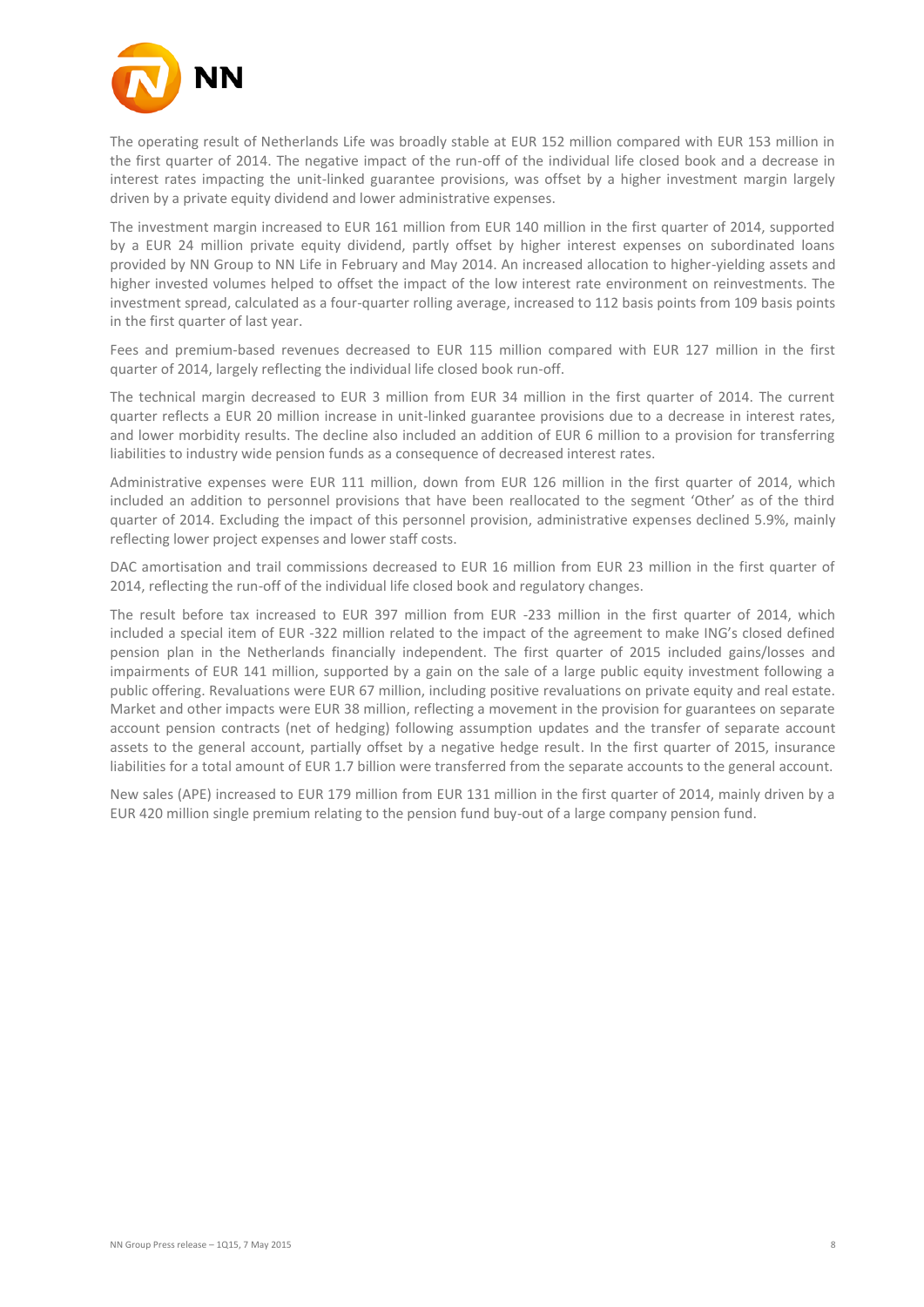

# **Netherlands Non-life**

- Operating result increased to EUR 24 million from EUR 22 million in the first quarter of 2014, mainly driven by improved results in Disability & Accident (D&A)
- Combined ratio stable at 100.2% compared with the first quarter of 2014; D&A combined ratio improved, while Property & Casualty (P&C) combined ratio deteriorated due to large claims and weather-related claims in Fire

| In EUR million                                | <b>1Q15</b>    | 1014           | Change   |
|-----------------------------------------------|----------------|----------------|----------|
|                                               |                |                |          |
| Analysis of results                           |                |                |          |
| Earned premiums                               | 382            | 389            | $-1.8%$  |
| Investment income                             | 23             | 24             | $-4.2%$  |
| Other income                                  | $\overline{2}$ | $-1$           |          |
| <b>Operating income</b>                       | 406            | 411            | $-1.2%$  |
| Claims incurred, net of reinsurance           | 267            | 273            | $-2.2%$  |
| Acquisition costs                             | 60             | 62             | $-3.2%$  |
| Administrative expenses                       | 56             | 56             | 0.0%     |
| Acquisition costs and administrative expenses | 116            | 117            | $-0.9%$  |
| <b>Expenditure</b>                            | 383            | 390            | $-1.8%$  |
| <b>Operating result insurance businesses</b>  | 23             | 21             | 9.5%     |
| Operating result broker businesses            | $\mathbf{1}$   | $\mathbf{1}$   | 0.0%     |
| <b>Total operating result</b>                 | 24             | 22             | 9.1%     |
| Non-operating items                           | 8              | $-1$           |          |
| of which gains/losses and impairments         | 3              | $-1$           |          |
| of which revaluations                         | 5              | $\mathbf 1$    | 400.0%   |
| of which market & other impacts               | $\mathbf{0}$   | $\mathbf 0$    |          |
| Special items before tax                      | $-1$           | $-85$          |          |
| Result on divestments                         | $\mathbf 0$    | $\mathbf 0$    |          |
| <b>Result before tax</b>                      | 32             | $-63$          |          |
| Taxation                                      | 6              | $-17$          |          |
| Minority interests                            | $\overline{0}$ | $\mathbf 0$    |          |
| <b>Net result</b>                             | 25             | $-47$          |          |
|                                               |                |                |          |
| <b>Key figures</b>                            |                |                |          |
| Gross premium income                          | 734            | 760            | $-3.4%$  |
| Total administrative expenses <sup>1)</sup>   | 74             | 75             | $-1.3%$  |
| Combined ratio <sup>2)</sup>                  | 100.2%         | 100.2%         |          |
| of which Claims ratio <sup>2)</sup>           | 69.8%          | 70.1%          |          |
| of which Expense ratio <sup>2)</sup>          | 30.4%          | 30.1%          |          |
| Total insurance provisions <sup>3)</sup>      | $\overline{4}$ | $\overline{4}$ | 0.0%     |
| Allocated equity (end of period)              | 866            | 695            | 24.6%    |
| Net operating ROE <sup>4)</sup>               | 18.4%          | 13.7%          |          |
| Employees (internal FTEs, end of period)      | 1,712          | 1,911          | $-10.4%$ |

1) Including Mandema and Zicht broker businesses

2) Excluding Mandema and Zicht broker businesses

3) End of period, in EUR billion

4) Net operating ROE is calculated as the (annualised) net operating result of the segment, divided by the average allocated equity of the segment adjusted for revaluation reserves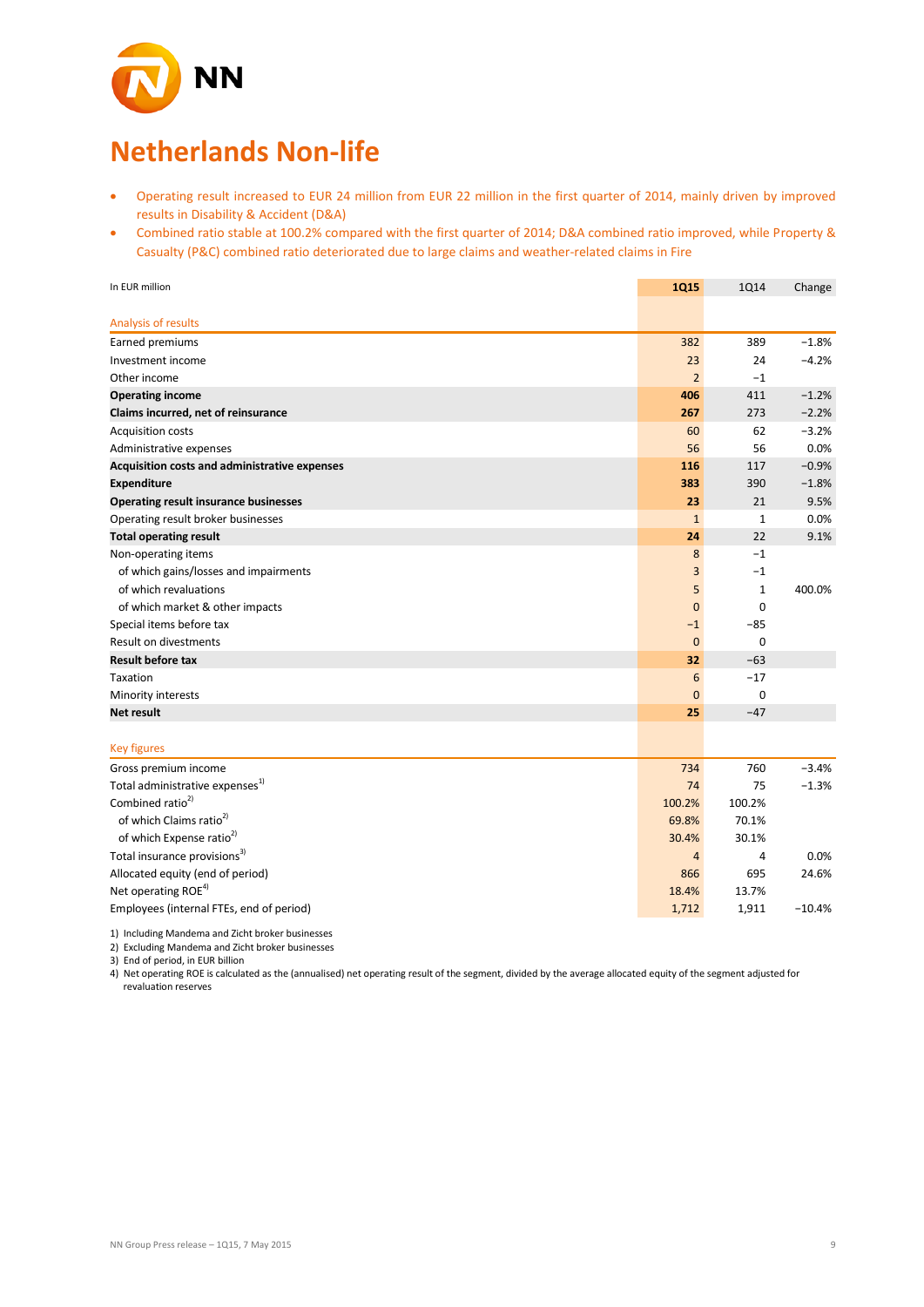

The operating result of Netherlands Non-life increased to EUR 24 million from EUR 22 million in the first quarter of 2014, mainly driven by a favourable result in D&A.

The combined ratio remained stable at 100.2% in the first quarter of 2015 as an improvement in D&A and Motor was offset by the impact of large claims and weather-related claims in Fire.

The operating result in D&A increased to EUR 28 million from EUR 19 million in the first quarter of 2014. This was driven by a EUR 9 million positive impact from an IBNR update related to better than expected recovery experience. As a result, the D&A combined ratio improved to 92.6% compared with 97.7% in the first quarter of 2014.

The operating result in P&C decreased from EUR 2 million in the first quarter of 2014 to a loss of EUR 5 million in the first quarter of 2015, which was impacted by EUR 12 million of large claims and claims related to bad weather conditions in the Netherlands, both in Fire. The operating result in Motor improved as the management actions to restore profitability had a positive effect on the current accident year. This was partly offset by the impact of claims on prior accident years. The P&C combined ratio increased to 106.5% from 102.4% in the first quarter of 2014.

Administrative expenses remained flat compared with the first quarter of 2014.

The result before tax of Netherlands Non-life improved to EUR 32 million from a loss of EUR 63 million in the first quarter of 2014, which included a EUR -82 million special item related to the agreement to make ING's closed defined benefit pension plan in the Netherlands financially independent. The higher operating result and higher gains and revaluations related to public and private equity investments also contributed to the improved result.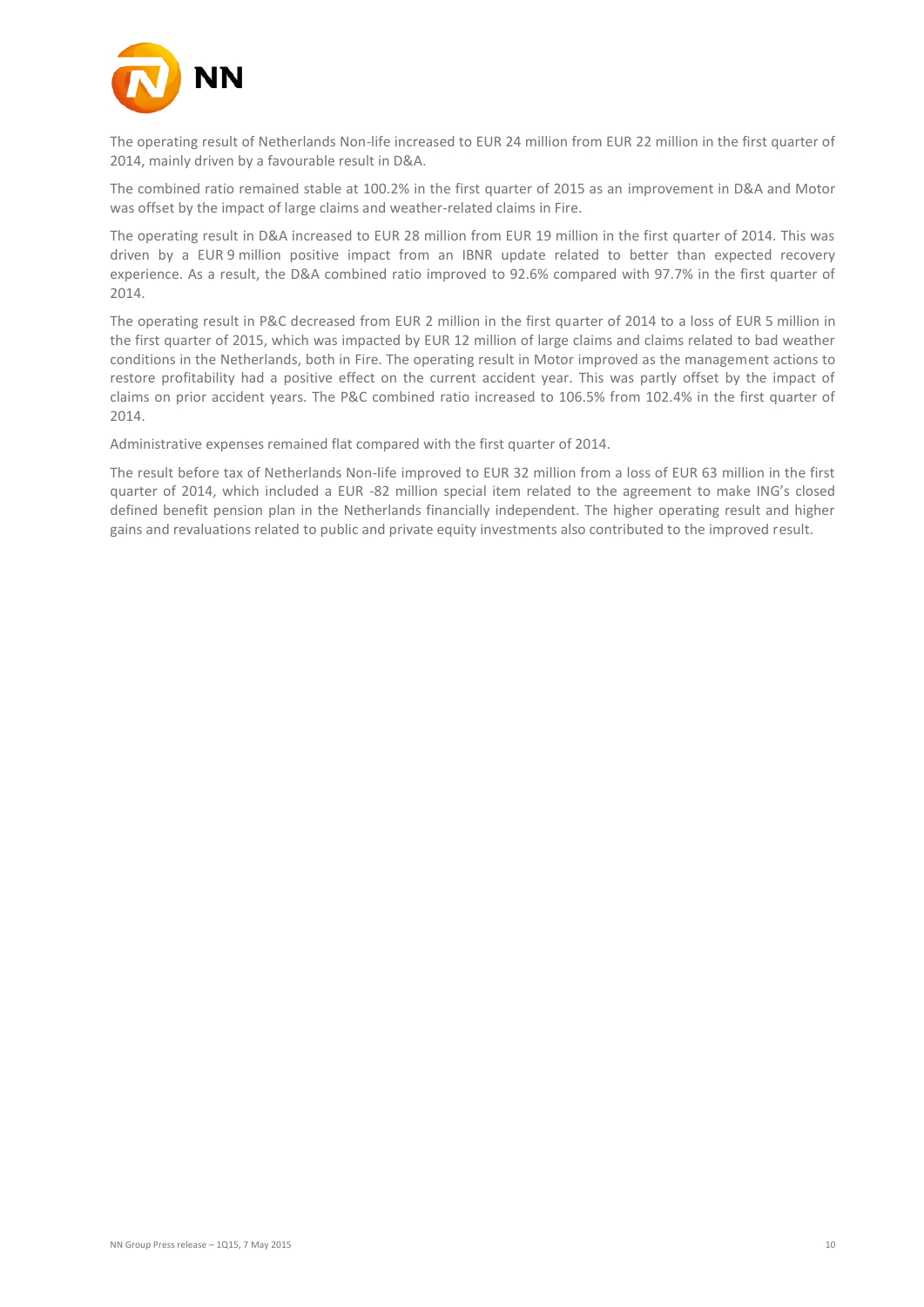

# **Insurance Europe**

- Operating result decreased to EUR 40 million from EUR 45 million in the first quarter of 2014, reflecting a lower investment margin and the impact of the pension reforms in Poland
- Fees and premium-based revenues increased across the region
- New sales (APE) were broadly stable compared with the first quarter of 2014, excluding currency effects. Higher life sales, especially from protection products, were offset by lower pension sales

| Analysis of results<br>$-18.5%$<br>22<br>27<br>Investment margin<br>Fees and premium-based revenues<br>132<br>128<br>3.1%<br>45<br>48<br>$-6.3%$<br><b>Technical margin</b><br>$\mathbf{1}$<br>$\mathbf{1}$<br>Operating income non-modelled business<br>0.0%<br>199<br>204<br>$-2.5%$<br><b>Operating income Life Insurance</b><br>77<br>74<br>4.1%<br>Administrative expenses<br>83<br>86<br>$-3.5%$<br>DAC amortisation and trail commissions<br>$-0.6%$<br><b>Expenses Life Insurance</b><br>159<br>160<br>40<br>44<br>$-9.1%$<br><b>Operating result Life Insurance</b><br>$-50.0%$<br>$\overline{2}$<br>Non-life operating result<br>$\mathbf{1}$<br>45<br>$-11.1%$<br><b>Operating result</b><br>40<br>50.0%<br>Non-operating items<br>15<br>10<br>40.0%<br>of which gains/losses and impairments<br>14<br>10<br>$\mathbf 0$<br>of which revaluations<br>$\mathbf{1}$<br>$\mathbf 0$<br>of which market & other impacts<br>$\overline{0}$<br>$-2$<br>Special items before tax<br>$-12$<br>$\mathbf 0$<br>Result on divestments<br>$\mathbf 0$ |
|------------------------------------------------------------------------------------------------------------------------------------------------------------------------------------------------------------------------------------------------------------------------------------------------------------------------------------------------------------------------------------------------------------------------------------------------------------------------------------------------------------------------------------------------------------------------------------------------------------------------------------------------------------------------------------------------------------------------------------------------------------------------------------------------------------------------------------------------------------------------------------------------------------------------------------------------------------------------------------------------------------------------------------------------------|
|                                                                                                                                                                                                                                                                                                                                                                                                                                                                                                                                                                                                                                                                                                                                                                                                                                                                                                                                                                                                                                                      |
|                                                                                                                                                                                                                                                                                                                                                                                                                                                                                                                                                                                                                                                                                                                                                                                                                                                                                                                                                                                                                                                      |
|                                                                                                                                                                                                                                                                                                                                                                                                                                                                                                                                                                                                                                                                                                                                                                                                                                                                                                                                                                                                                                                      |
|                                                                                                                                                                                                                                                                                                                                                                                                                                                                                                                                                                                                                                                                                                                                                                                                                                                                                                                                                                                                                                                      |
|                                                                                                                                                                                                                                                                                                                                                                                                                                                                                                                                                                                                                                                                                                                                                                                                                                                                                                                                                                                                                                                      |
|                                                                                                                                                                                                                                                                                                                                                                                                                                                                                                                                                                                                                                                                                                                                                                                                                                                                                                                                                                                                                                                      |
|                                                                                                                                                                                                                                                                                                                                                                                                                                                                                                                                                                                                                                                                                                                                                                                                                                                                                                                                                                                                                                                      |
|                                                                                                                                                                                                                                                                                                                                                                                                                                                                                                                                                                                                                                                                                                                                                                                                                                                                                                                                                                                                                                                      |
|                                                                                                                                                                                                                                                                                                                                                                                                                                                                                                                                                                                                                                                                                                                                                                                                                                                                                                                                                                                                                                                      |
|                                                                                                                                                                                                                                                                                                                                                                                                                                                                                                                                                                                                                                                                                                                                                                                                                                                                                                                                                                                                                                                      |
|                                                                                                                                                                                                                                                                                                                                                                                                                                                                                                                                                                                                                                                                                                                                                                                                                                                                                                                                                                                                                                                      |
|                                                                                                                                                                                                                                                                                                                                                                                                                                                                                                                                                                                                                                                                                                                                                                                                                                                                                                                                                                                                                                                      |
|                                                                                                                                                                                                                                                                                                                                                                                                                                                                                                                                                                                                                                                                                                                                                                                                                                                                                                                                                                                                                                                      |
|                                                                                                                                                                                                                                                                                                                                                                                                                                                                                                                                                                                                                                                                                                                                                                                                                                                                                                                                                                                                                                                      |
|                                                                                                                                                                                                                                                                                                                                                                                                                                                                                                                                                                                                                                                                                                                                                                                                                                                                                                                                                                                                                                                      |
|                                                                                                                                                                                                                                                                                                                                                                                                                                                                                                                                                                                                                                                                                                                                                                                                                                                                                                                                                                                                                                                      |
|                                                                                                                                                                                                                                                                                                                                                                                                                                                                                                                                                                                                                                                                                                                                                                                                                                                                                                                                                                                                                                                      |
|                                                                                                                                                                                                                                                                                                                                                                                                                                                                                                                                                                                                                                                                                                                                                                                                                                                                                                                                                                                                                                                      |
|                                                                                                                                                                                                                                                                                                                                                                                                                                                                                                                                                                                                                                                                                                                                                                                                                                                                                                                                                                                                                                                      |
| <b>Result before tax</b><br>44<br>54<br>$-18.5%$                                                                                                                                                                                                                                                                                                                                                                                                                                                                                                                                                                                                                                                                                                                                                                                                                                                                                                                                                                                                     |
| Taxation<br>12<br>$-8.3%$<br>11                                                                                                                                                                                                                                                                                                                                                                                                                                                                                                                                                                                                                                                                                                                                                                                                                                                                                                                                                                                                                      |
| $\overline{2}$<br>$1\,$<br>$-50.0%$<br>Minority interests                                                                                                                                                                                                                                                                                                                                                                                                                                                                                                                                                                                                                                                                                                                                                                                                                                                                                                                                                                                            |
| 32<br>39<br>$-17.9%$<br>Net result                                                                                                                                                                                                                                                                                                                                                                                                                                                                                                                                                                                                                                                                                                                                                                                                                                                                                                                                                                                                                   |
| <b>New business</b>                                                                                                                                                                                                                                                                                                                                                                                                                                                                                                                                                                                                                                                                                                                                                                                                                                                                                                                                                                                                                                  |
|                                                                                                                                                                                                                                                                                                                                                                                                                                                                                                                                                                                                                                                                                                                                                                                                                                                                                                                                                                                                                                                      |
| 253<br>229<br>10.5%<br>Single premiums                                                                                                                                                                                                                                                                                                                                                                                                                                                                                                                                                                                                                                                                                                                                                                                                                                                                                                                                                                                                               |
| 0.9%<br>Regular premiums<br>118<br>117                                                                                                                                                                                                                                                                                                                                                                                                                                                                                                                                                                                                                                                                                                                                                                                                                                                                                                                                                                                                               |
| 143<br>New sales life insurance (APE)<br>140<br>2.1%                                                                                                                                                                                                                                                                                                                                                                                                                                                                                                                                                                                                                                                                                                                                                                                                                                                                                                                                                                                                 |
| <b>Key figures</b>                                                                                                                                                                                                                                                                                                                                                                                                                                                                                                                                                                                                                                                                                                                                                                                                                                                                                                                                                                                                                                   |
| $-0.2%$<br>586<br>587<br>Gross premium income                                                                                                                                                                                                                                                                                                                                                                                                                                                                                                                                                                                                                                                                                                                                                                                                                                                                                                                                                                                                        |
| Total administrative expenses (Life & Non-life)<br>81<br>77<br>5.2%                                                                                                                                                                                                                                                                                                                                                                                                                                                                                                                                                                                                                                                                                                                                                                                                                                                                                                                                                                                  |
| Cost/income ratio (Administrative expenses/Operating income)<br>37.2%<br>34.8%                                                                                                                                                                                                                                                                                                                                                                                                                                                                                                                                                                                                                                                                                                                                                                                                                                                                                                                                                                       |
| Life general account invested assets <sup>1)</sup><br>12<br>$-8.3%$<br>11                                                                                                                                                                                                                                                                                                                                                                                                                                                                                                                                                                                                                                                                                                                                                                                                                                                                                                                                                                            |
| Investment margin/Life general account invested assets $(bps)^{2}$<br>72<br>84                                                                                                                                                                                                                                                                                                                                                                                                                                                                                                                                                                                                                                                                                                                                                                                                                                                                                                                                                                       |
| Total provisions for insurance & investment contracts <sup>1)</sup><br>20<br>19<br>5.3%                                                                                                                                                                                                                                                                                                                                                                                                                                                                                                                                                                                                                                                                                                                                                                                                                                                                                                                                                              |
| of which for risk policyholder <sup>1)</sup><br>7<br>8<br>14.3%                                                                                                                                                                                                                                                                                                                                                                                                                                                                                                                                                                                                                                                                                                                                                                                                                                                                                                                                                                                      |
| Assets under management pensions <sup>13)</sup><br>16<br>14<br>14.3%                                                                                                                                                                                                                                                                                                                                                                                                                                                                                                                                                                                                                                                                                                                                                                                                                                                                                                                                                                                 |
| Allocated equity (end of period)<br>2,267<br>2,031<br>11.6%                                                                                                                                                                                                                                                                                                                                                                                                                                                                                                                                                                                                                                                                                                                                                                                                                                                                                                                                                                                          |
| Net operating ROE <sup>4)</sup><br>7.8%<br>8.9%                                                                                                                                                                                                                                                                                                                                                                                                                                                                                                                                                                                                                                                                                                                                                                                                                                                                                                                                                                                                      |
| 4,059<br>4,039<br>Employees (internal FTEs, end of period)<br>0.5%                                                                                                                                                                                                                                                                                                                                                                                                                                                                                                                                                                                                                                                                                                                                                                                                                                                                                                                                                                                   |

1) End of period, in EUR billion

2) Four-quarter rolling average 3) The numbers shown under AuM are client balances which exclude IFRS shareholders' equity related to the respective pension businesses and include the assets under administration

4) Net operating ROE is calculated as the (annualised) net operating result of the segment, divided by the average allocated equity of the segment adjusted for revaluation reserves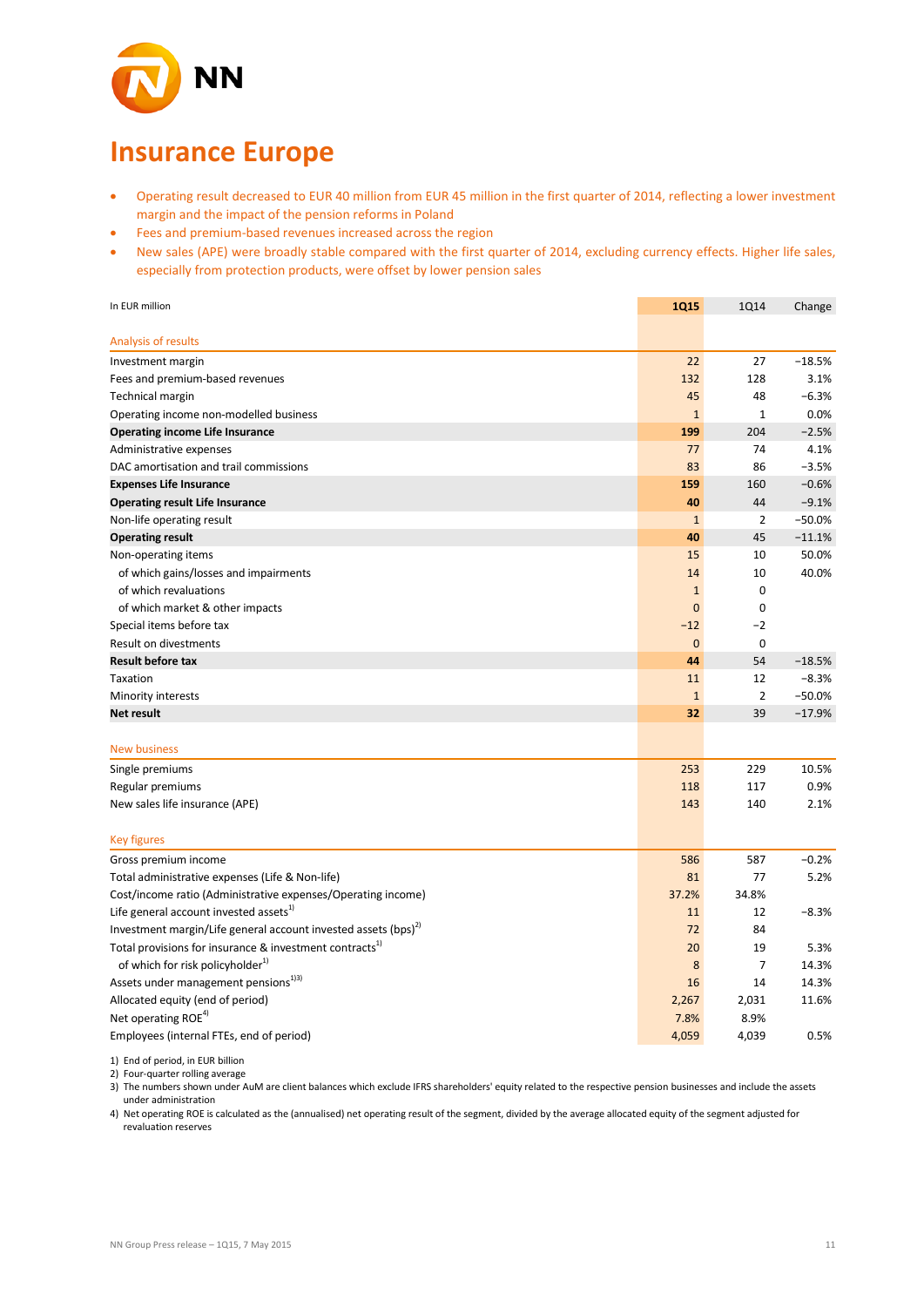

The operating result of Insurance Europe was EUR 40 million, down from EUR 45 million in the first quarter of 2014, reflecting a lower investment margin and the impact of the pension reforms in Poland. This was partly mitigated by higher fees and premium-based revenues and lower DAC amortisation and trail commissions.

The investment margin was EUR 22 million, down from EUR 27 million in the first quarter of 2014, which included higher investment income in Greece in connection with an early redemption of Residential Mortgage Backed Securities. Lower reinvestment rates and lower invested volumes also contributed to the decline.

Fees and premium-based revenues increased to EUR 132 million, from EUR 128 million in the first quarter of 2014, reflecting higher traditional life insurance premiums across the region and higher performance fees in the pensions business in Slovakia. These items were partly offset by the negative impact of the pension reforms in Poland that came into effect in February 2014.

The technical margin decreased to EUR 45 million from EUR 48 million in the first quarter of 2014 due to lower mortality results in Spain and Turkey.

Administrative expenses increased to EUR 77 million from EUR 74 million in the first quarter of 2014 caused by higher project expenses.

DAC amortisation and trail commissions decreased to EUR 83 million from EUR 86 million in the first quarter of 2014 due to lower sales through the broker distribution channels in Poland and the Czech Republic. The current quarter also benefited from a lower crisis tax in Belgium.

The result before tax decreased to EUR 44 million from EUR 54 million in the first quarter of 2014 due to the lower operating result and higher special items, partly offset by higher non-operating items. The current quarter result included gains on the sale of bonds, fixed income funds and equities. Special items reflect the rebranding expenses across the region.

New sales (APE) were broadly stable compared with the first quarter of 2014, excluding currency impacts, as higher life sales (+13.1%) were offset by lower pension sales (-27.9%). Sales of life protection products were up 40.0% year-on-year driven by a large group contract in Spain and were up 11.3% excluding this contract.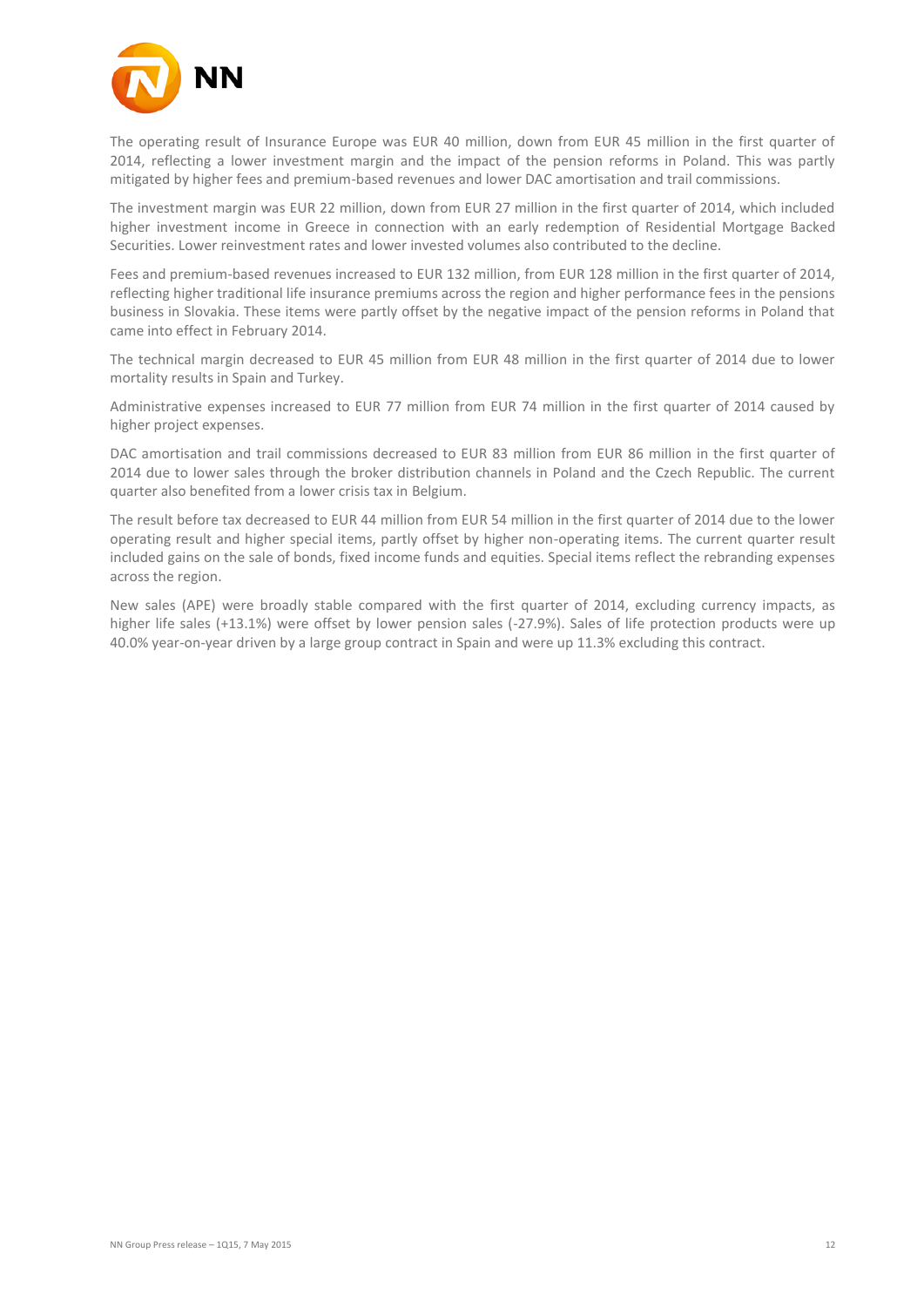

### Operating result increased to EUR 72 million from EUR 66 million in the first quarter of 2014, up 4.3% excluding currency effects, reflecting higher fees and premium-based revenues, partly offset by higher DAC amortisation and trail commissions

• New sales (APE) were EUR 176 million, broadly at the same level as the first quarter of 2014, at constant currencies

| In EUR million                                                      | <b>1Q15</b>    | <b>1Q14</b> | Change   |
|---------------------------------------------------------------------|----------------|-------------|----------|
| Analysis of results <sup>1)</sup>                                   |                |             |          |
| Investment margin                                                   | $-2$           | $-1$        |          |
| Fees and premium-based revenues                                     | 160            | 134         | 19.4%    |
| <b>Technical margin</b>                                             | $\mathbf{1}$   | 9           | $-88.9%$ |
| Operating income non-modelled business                              | $\overline{0}$ | $\mathbf 0$ |          |
| <b>Operating income</b>                                             | 159            | 142         | 12.0%    |
| Administrative expenses                                             | 24             | 24          | 0.0%     |
| DAC amortisation and trail commissions                              | 63             | 52          | 21.2%    |
| <b>Expenses</b>                                                     | 88             | 76          | 15.8%    |
| <b>Operating result</b>                                             | 72             | 66          | 9.1%     |
| Non-operating items                                                 | 3              | $-3$        |          |
| of which gains/losses and impairments                               | 3              | $\mathbf 0$ |          |
| of which revaluations                                               | $\mathbf 0$    | $-3$        |          |
| of which market & other impacts                                     | $\mathbf 0$    | $\mathbf 0$ |          |
| Special items before tax                                            | $-2$           | $\mathbf 0$ |          |
| Result on divestments                                               | $\mathbf{0}$   | 0           |          |
| <b>Result before tax</b>                                            | 73             | 64          | 14.1%    |
| Taxation                                                            | 13             | 23          | $-43.5%$ |
| Minority interests                                                  | $\mathbf{0}$   | $\mathbf 0$ |          |
| <b>Net result</b>                                                   | 60             | 40          | 50.0%    |
| New business <sup>1)</sup>                                          |                |             |          |
| Single premiums                                                     | $\bf 8$        | 19          | $-57.9%$ |
| Regular premiums                                                    | 175            | 167         | 4.8%     |
| New sales life insurance (APE)                                      | 176            | 169         | 4.1%     |
| Key figures <sup>1)</sup>                                           |                |             |          |
| Gross premium income                                                | 854            | 731         | 16.8%    |
| Total administrative expenses                                       | 24             | 24          | 0.0%     |
| Cost/income ratio (Administrative expenses/Operating income)        | 15.1%          | 16.9%       |          |
| Life general account invested assets <sup>2)</sup>                  | 11             | 9           | 22.2%    |
| Total provisions for insurance & investment contracts <sup>2)</sup> | 10             | 8           | 25.0%    |
| of which for risk policyholder <sup>2)</sup>                        | $\mathbf{0}$   | $\mathbf 0$ |          |
| Allocated equity (end of period)                                    | 1,808          | 1,354       | 33.5%    |
| Net operating ROE <sup>3)</sup>                                     | 15.6%          | 15.3%       |          |
| Employees (internal FTEs, end of period)                            | 604            | 656         | $-7.9%$  |

1) JPY/EUR average FX rates: 135.38 (1Q15), 141.57 (1Q14) and JPY/EUR end of period FX rates: 128.93 (1Q15), 142.44 (1Q14)

2) End of period, in EUR billion

3) Net operating ROE is calculated as the (annualised) net operating result of the segment, divided by the average allocated equity of the segment adjusted for revaluation reserves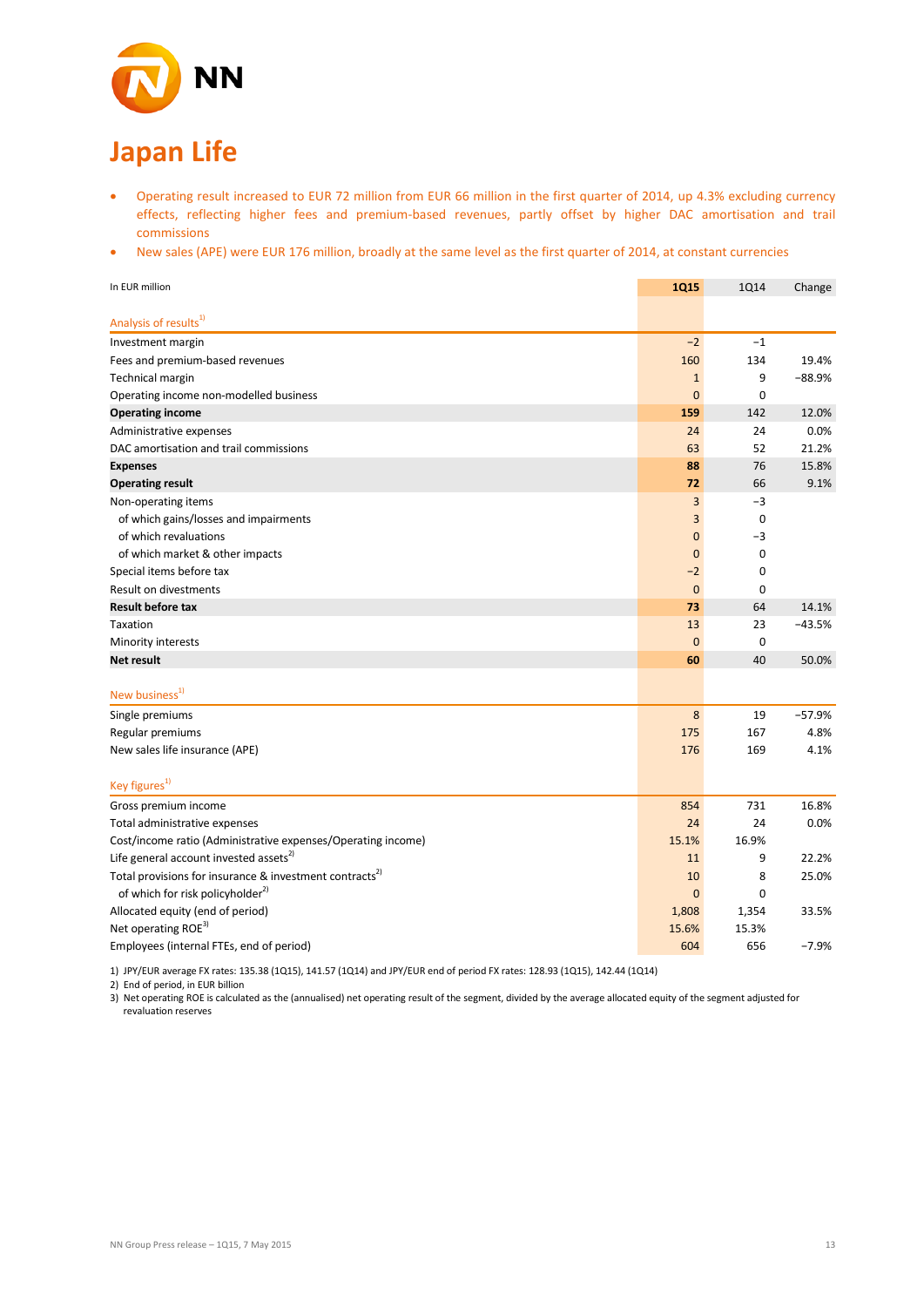

The operating result of Japan Life increased to EUR 72 million from EUR 66 million in the first quarter of 2014, up 4.3% excluding currency effects, reflecting higher fees and premium-based revenues, partly offset by higher DAC amortisation and trail commissions. The first quarter reflects seasonally higher levels of sales, premium income and operating result.

The investment margin was EUR -2 million compared with EUR -1 million in the first quarter of 2014 due to lower interest rates on reinvested assets.

Fees and premium-based revenues were EUR 160 million, up 14.3% from the first quarter of 2014, excluding currency effects, driven by larger in-force volumes.

The technical margin decreased to EUR 1 million from EUR 9 million in the first quarter of 2014 due to a lower result on surrenders.

Administrative expenses were EUR 24 million, down 4.0% compared with the first quarter of 2014, on a constant currency basis, mainly due to a one-off pension liability release.

DAC amortisation and trail commissions were EUR 63 million, up 16.7% compared with the first quarter of 2014, excluding currency effects, due to higher premium income.

The result before tax increased to EUR 73 million, compared with EUR 64 million in the first quarter of 2014, reflecting the higher operating result and EUR 3 million of capital gains on the sale of fixed income investments. Special items in the current quarter reflect expenses for rebranding the business of Japan Life.

Taxation in the first quarter of 2015 reflects a release of deferred tax liabilities caused by a reduction in the statutory tax rate in Japan to 28.85% as of 1 April 2015.

New sales (APE) were EUR 176 million, broadly at the same level as the first quarter of 2014, excluding currency effects.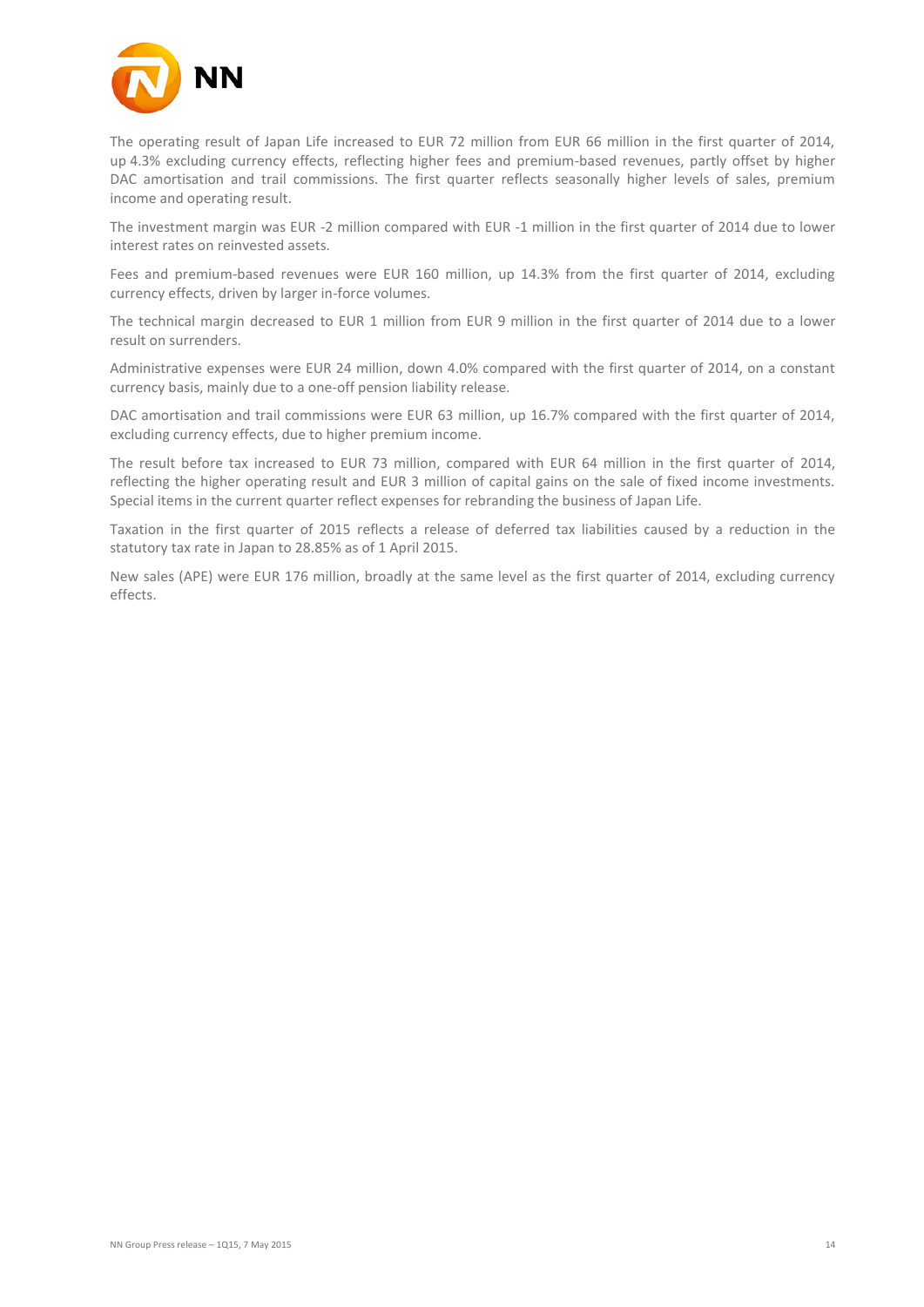

## **Investment Management**

- Total Assets under Management (AuM) increased to EUR 203 billion from EUR 186 billion at the end of 2014, driven by strong market performance
- Operating result decreased to EUR 36 million from EUR 39 million in the first quarter of 2014, which benefited from nonrecurring items; higher fee income was offset by higher expenses

| In EUR million                                               | <b>1Q15</b> | <b>1Q14</b>                 | Change  |
|--------------------------------------------------------------|-------------|-----------------------------|---------|
| Analysis of results                                          |             |                             |         |
| Investment income                                            |             | $\mathbf{0}$<br>$\mathbf 0$ |         |
| Fees                                                         | 125         | 118                         | 5.9%    |
| <b>Operating income</b>                                      | 125         | 118                         | 5.9%    |
| <b>Administrative expenses</b>                               | 89          | 79                          | 12.7%   |
| <b>Operating result</b>                                      | 36          | 39                          | $-7.7%$ |
| Non-operating items                                          |             | $\mathbf{0}$<br>0           |         |
| of which gains/losses and impairments                        |             | $\mathbf 0$<br>0            |         |
| of which revaluations                                        |             | $\mathbf{0}$<br>0           |         |
| of which market & other impacts                              |             | $\mathbf{0}$<br>$\Omega$    |         |
| Special items before tax                                     | $-5$        | $-122$                      |         |
| Result on divestments                                        |             | $\mathbf{0}$<br>$\mathbf 0$ |         |
| <b>Result before tax</b>                                     | 31          | $-83$                       |         |
| Taxation                                                     |             | 8<br>$-22$                  |         |
| Minority interests                                           |             | $\mathbf{0}$<br>0           |         |
| Net result <sup>1)</sup>                                     | 23          | $-61$                       |         |
| <b>Key figures</b>                                           |             |                             |         |
| Total administrative expenses                                | 89          | 79                          | 12.7%   |
| Cost/income ratio (Administrative expenses/Operating income) | 71.2%       | 66.9%                       |         |
| Net inflow Assets under Management (in EUR billion)          | $-1$        | $-12$                       |         |
| Assets under Management <sup>2)</sup>                        | 203         | 168                         | 20.8%   |
| Fees/average Assets under Management (bps)                   | 26          | 28                          |         |
| Allocated equity (end of period)                             | 419         | 351                         | 19.4%   |
| Net operating ROE <sup>3)</sup>                              | 27.3%       | 34.6%                       |         |
| Employees (internal FTEs, end of period)                     | 1,173       | 1,145                       | 2.4%    |

1) Excluding the Net result from discontinued operations

2) End of period, in EUR billion

3) Net operating ROE is calculated as the (annualised) net operating result of the segment, divided by the average allocated equity of the segment adjusted for revaluation reserves

| In EUR billion                                 | <b>1Q15</b>  | <b>FY14</b>    |
|------------------------------------------------|--------------|----------------|
|                                                |              |                |
| <b>AUM roll forward</b>                        |              |                |
| <b>Beginning of period</b>                     | 186          | 174            |
| Net inflow                                     | $-1$         | $-11$          |
| Acquisition / Divestments                      | $\mathbf{0}$ | $\overline{2}$ |
| Market performance (incl. FX Impact) and Other | 17           | 21             |
| <b>End of period</b>                           | 203          | 186            |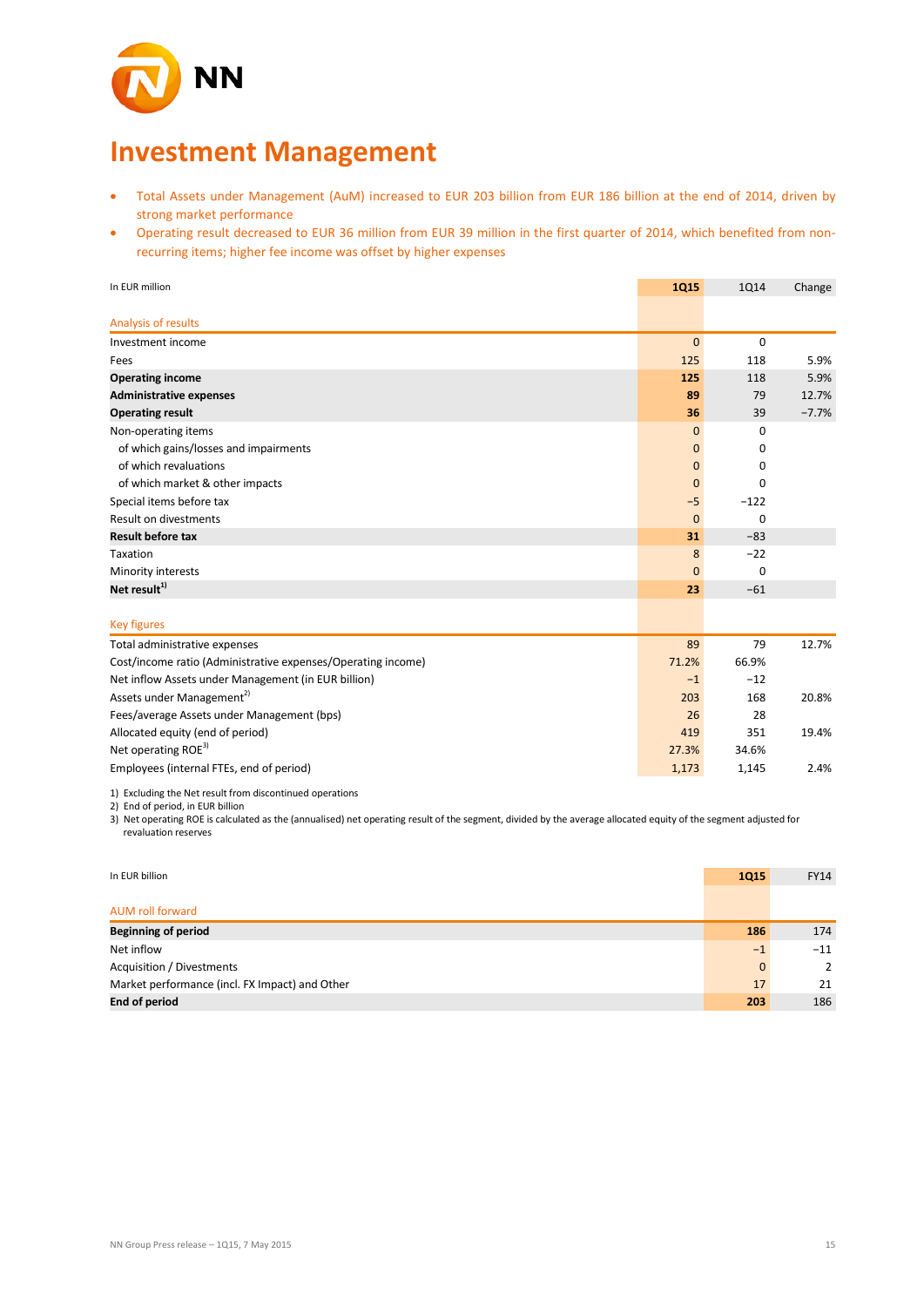

Total AuM at Investment Management were EUR 203 billion at the end of the first quarter of 2015, up from EUR 186 billion at the end of 2014. The increase reflects strong market performance as well as net inflows in the Third Party of EUR 1.3 billion, offset by net combined outflows in the Proprietary and Other Affiliated businesses of EUR 1.8 billion.

The first-quarter 2015 operating result decreased to EUR 36 million from EUR 39 million in the first quarter of 2014 which benefited from a total of EUR 10 million of non-recurring items in income and expenses. The increase in fees was offset by higher expenses.

Fees were EUR 125 million, up 5.9% compared with the first quarter of 2014 on higher AuM. The first quarter of last year included a non-recurring fee item of EUR 5 million.

Administrative expenses were EUR 89 million, up 12.7% from the first quarter of 2014, which benefited from EUR 5 million of personnel provision releases. The increase also reflects higher staff-related expenses following the strengthening of various investment and marketing teams, as well as higher IT and market data expenses due to currency impacts.

The result before tax of Investment Management was EUR 31 million, compared with a loss of EUR 83 million in the first quarter of 2014, which included a special item of EUR 122 million related to the agreement to make ING's closed defined benefit pension plan in the Netherlands financially independent. Special items in the current quarter reflect expenses for rebranding the business from ING Investment Management to NN Investment Partners.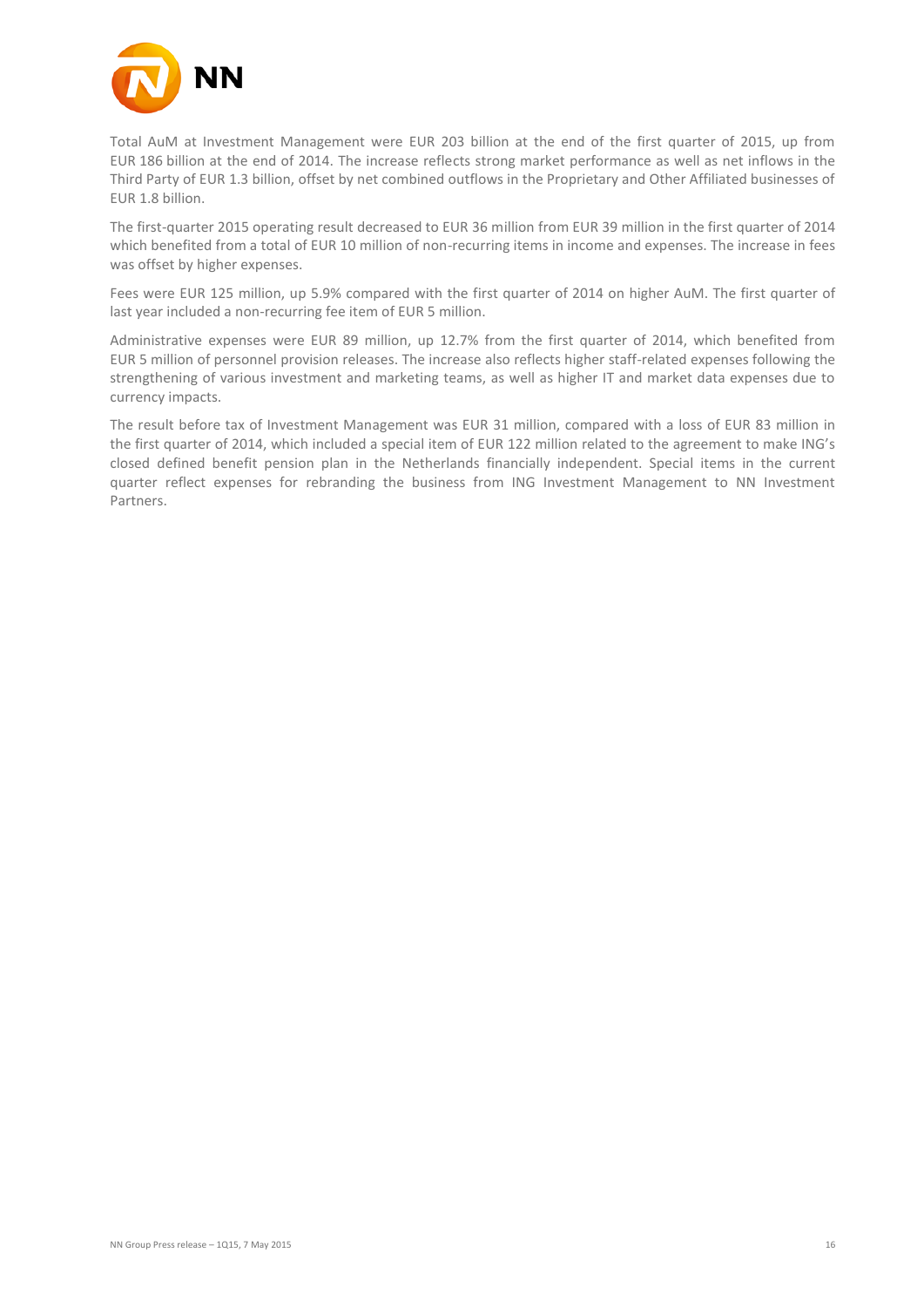

# **Other**

- Operating result improved to EUR -20 million from EUR -31 million in the first quarter of 2014, driven by lower holding expenses, lower funding costs and higher investment income
- Operating result of the reinsurance business decreased due to lower underwriting results compared with a strong first quarter of 2014
- NN Bank operating result decreased slightly, reflecting a higher interest result offset by higher expenses

| In EUR million                                                       | <b>1Q15</b>    | <b>1Q14</b>    | Change   |
|----------------------------------------------------------------------|----------------|----------------|----------|
| Analysis of results                                                  |                |                |          |
| Interest on hybrids and debt                                         | $-25$          | $-33$          |          |
| Investment income and fees                                           | 15             | $\overline{7}$ | 114.3%   |
| Holding expenses                                                     | $-17$          | $-26$          |          |
| Amortisation of intangible assets                                    | $-2$           | $-2$           |          |
| <b>Holding result</b>                                                | $-29$          | $-54$          |          |
| Operating result reinsurance business                                | $\overline{4}$ | 11             | $-63.6%$ |
| Operating result NN Bank                                             | $\overline{4}$ | 5              | $-20.0%$ |
| Other results                                                        | $\mathbf{1}$   | 7              | $-85.7%$ |
| <b>Operating result</b>                                              | $-20$          | $-31$          |          |
| Non-operating items                                                  | 11             | 11             | 0.0%     |
| of which gains/losses and impairments                                | 10             | 10             | 0.0%     |
| of which revaluations                                                | $\mathbf{1}$   | 1              | 0.0%     |
| of which market & other impacts                                      | $\mathbf 0$    | $\mathbf 0$    |          |
| Special items before tax                                             | $\mathbf 0$    | $-23$          |          |
| <b>Result on divestments</b>                                         | $\mathbf{0}$   | $\mathbf 0$    |          |
| <b>Result before tax</b>                                             | $-9$           | $-43$          |          |
| Taxation                                                             | $-2$           | 0              |          |
| Minority interests                                                   | $\mathbf{0}$   | $\mathbf 0$    |          |
| <b>Net result</b>                                                    | $-7$           | $-43$          |          |
| <b>Key figures</b>                                                   |                |                |          |
| Total administrative expenses                                        | 60             | 56             | 7.1%     |
| of which reinsurance business                                        | 3              | 3              | 0.0%     |
| of which NN Bank                                                     | 37             | 27             | 37.0%    |
| NN Bank common equity Tier 1 ratio phased in <sup>1)</sup>           | 13.8%          | 16.7%          |          |
| NN Bank BIS ratio phased in <sup>1)</sup>                            | 16.2%          | 16.7%          |          |
| Total assets NN Bank <sup>2)</sup>                                   | 10             | 8              | 25.0%    |
| Net operating ROE NN Bank <sup>3)</sup>                              | 3.6%           | 4.2%           |          |
| Total provisions for insurance and investment contracts <sup>2</sup> | $\mathbf{1}$   | $\mathbf{1}$   | 0.0%     |
| Employees (internal FTEs, end of period)                             | 1,833          | 1,868          | $-1.9%$  |

1) The 'NN Bank common equity Tier 1 ratio phased in' and the 'NN Bank BIS ratio phased in' are not final until filed with the regulators

2) End of period, in EUR billion

3) Net operating ROE is calculated as the (annualised) net operating result of NN Bank, divided by the average allocated equity adjusted for revaluation reserves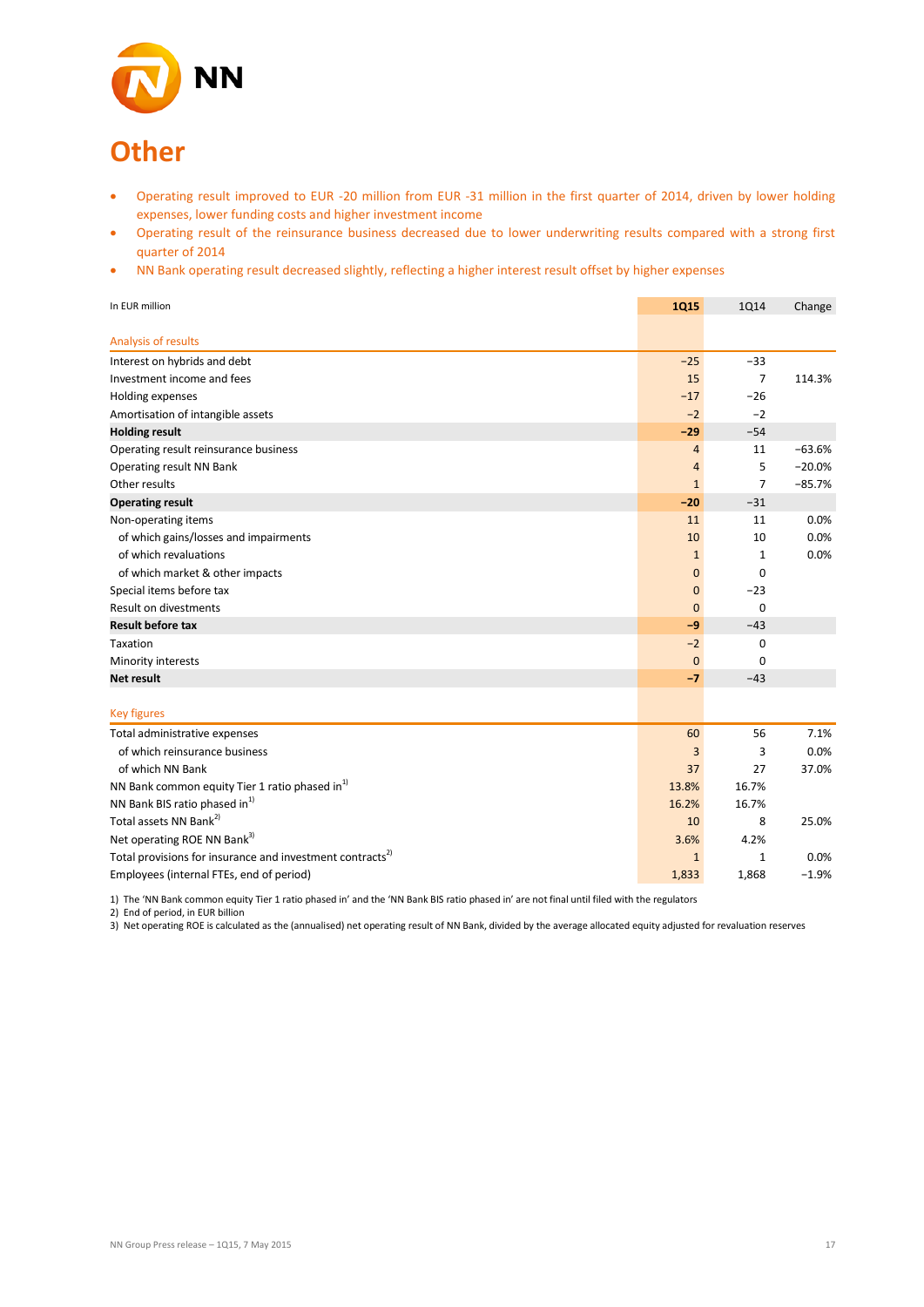

The operating result of the segment 'Other' improved to EUR -20 million from EUR -31 million in the first quarter of 2014, reflecting lower holding expenses, lower funding costs and higher investment income, partly offset by a lower operating result at the reinsurance business.

The holding result improved to EUR -29 million compared with EUR -54 million in the first quarter of 2014. Interest costs on hybrids and debt were EUR 8 million lower following the redemption of hybrid debt using the proceeds of the undated subordinated notes issued in July 2014, which are classified as equity under IFRS. The interest on the undated notes is recognised through equity while the interest on the hybrid debt redeemed with these notes was recognised in the profit and loss account. Investment income increased to EUR 15 million from EUR 7 million in the same period of last year, driven by interest income received on the subordinated loans provided by NN Group to NN Life in the first half of 2014. Holding expenses decreased to EUR 17 million compared with EUR 26 million in the same period last year, reflecting a revised method for charging head office expenses to the segments as well as the impact of the transformation programme in the Netherlands.

The operating result of the reinsurance business decreased to EUR 4 million from EUR 11 million in the same period last year, which included strong results related to a reinsurance contract that are not expected to recur.

The operating result of NN Bank decreased slightly to EUR 4 million from EUR 5 million in the first quarter of 2014. The strong production of mortgages and the increase in customer savings led to a higher interest result, offset by higher administrative expenses supporting the bank's growth and a higher addition to loan loss provisions.

Other results decreased to EUR 1 million from EUR 7 million in the first quarter of 2014, which mainly reflected a non-recurring adjustment on the amortisation of certain fixed-income securities.

The result before tax of the segment Other improved to EUR -9 million compared with EUR -43 million in the first quarter of 2014, reflecting the improved operating result. The first quarter of last year included EUR -23 million of special items related to the agreement to make ING's closed defined benefit pension plan in the Netherlands financially independent and to the transformation programme in the Netherlands.

Total administrative expenses were up EUR 4 million to EUR 60 million in the first quarter of 2015 due to higher expenses at NN Bank, partly offset by lower holding expenses.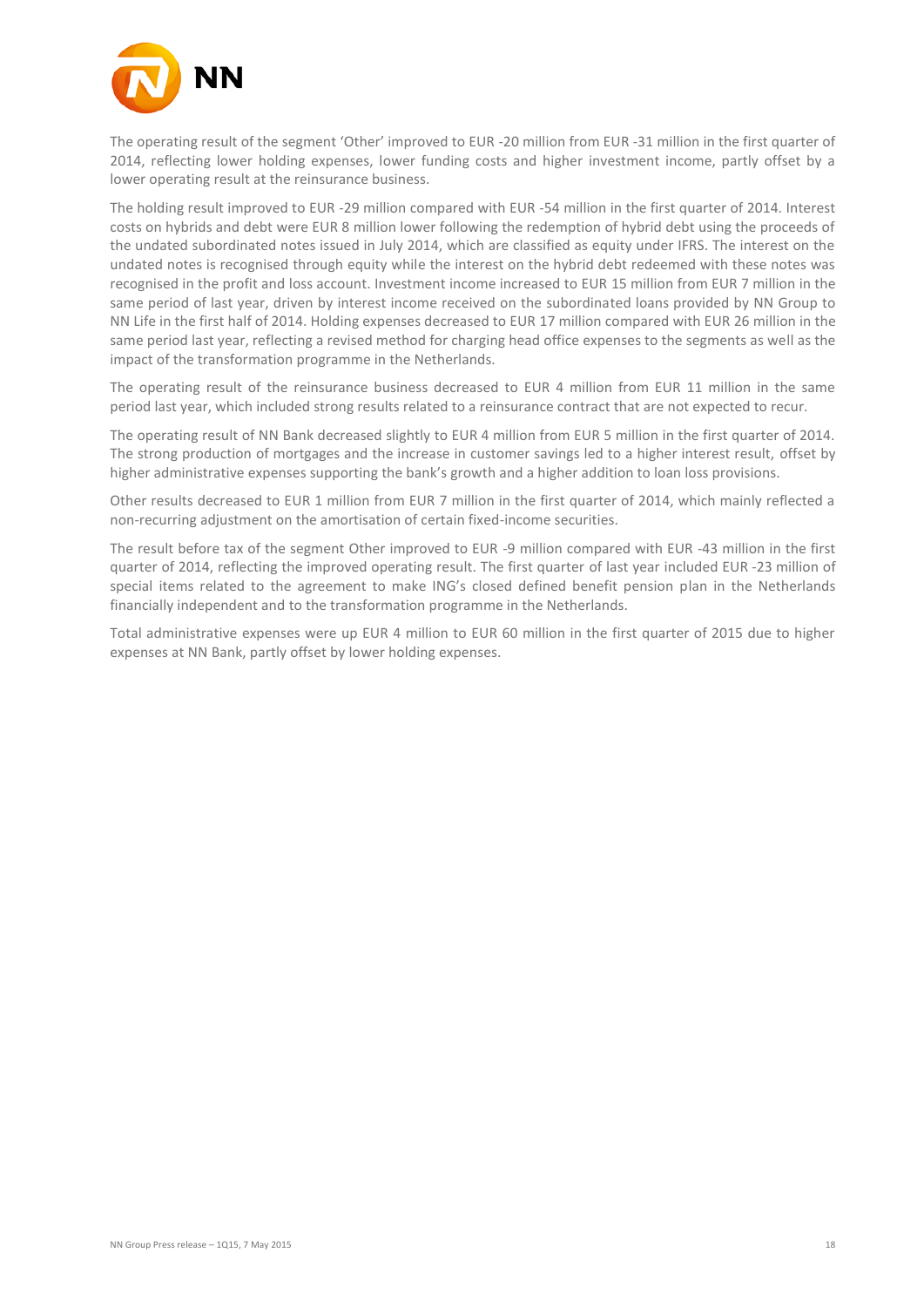

# **Japan Closed Block VA**

- Result before tax improved to EUR 16 million compared with EUR -36 million in the first quarter of 2014
- Portfolio run-off resulted in a 9.4% decrease in the number of policies compared with the fourth quarter of 2014

| In EUR million                           | <b>1Q15</b>    | 1Q14           | Change   |
|------------------------------------------|----------------|----------------|----------|
| Analysis of results <sup>1)</sup>        |                |                |          |
| Investment margin                        | $\overline{0}$ | $\mathbf 0$    |          |
| Fees and premium-based revenues          | 27             | 30             | $-10.0%$ |
| Technical margin                         | $\mathbf 0$    | $\mathbf 0$    |          |
| Operating income non-modelled business   | $\bf{0}$       | 0              |          |
| <b>Operating income</b>                  | 27             | 30             | $-10.0%$ |
| Administrative expenses                  | 5              | 4              | 25.0%    |
| DAC amortisation and trail commissions   | 3              | 3              | 0.0%     |
| <b>Expenses</b>                          | 8              | $\overline{7}$ | 14.3%    |
| <b>Operating result</b>                  | 19             | 23             | $-17.4%$ |
| Non-operating items                      | $-3$           | $-59$          |          |
| of which gains/losses and impairments    | $\mathbf{0}$   | 0              |          |
| of which revaluations                    | $\mathbf 0$    | $\mathbf 0$    |          |
| of which market & other impacts          | $-3$           | $-59$          |          |
| Special items before tax                 | $\mathbf 0$    | $\mathbf 0$    |          |
| <b>Result on divestments</b>             | $\mathbf{0}$   | $\mathbf 0$    |          |
| <b>Result before tax</b>                 | 16             | $-36$          |          |
| Taxation                                 | $-2$           | $-11$          |          |
| Minority interests                       | $\mathbf{0}$   | $\mathbf 0$    |          |
| <b>Net result</b>                        | 18             | $-24$          |          |
|                                          |                |                |          |
| Key figures <sup>1)2)</sup>              |                |                |          |
| Allocated equity                         | 1,065          | 1,058          | 0.7%     |
| Account value                            | 13,646         | 14,175         | $-3.7%$  |
| Net Amount at Risk                       | 98             | 870            | $-88.7%$ |
| <b>IFRS Reserves</b>                     | 517            | 1,267          | $-59.2%$ |
| Number of policies                       | 266,572        | 338,197        | $-21.2%$ |
| Employees (internal FTEs, end of period) | 95             | 76             | 25.0%    |

1) JPY/EUR average FX rates: 135.38 (1Q15), 141.57 (1Q14) and JPY/EUR end of period FX rates: 128.93 (1Q15), 142.44 (1Q14)

2) End of period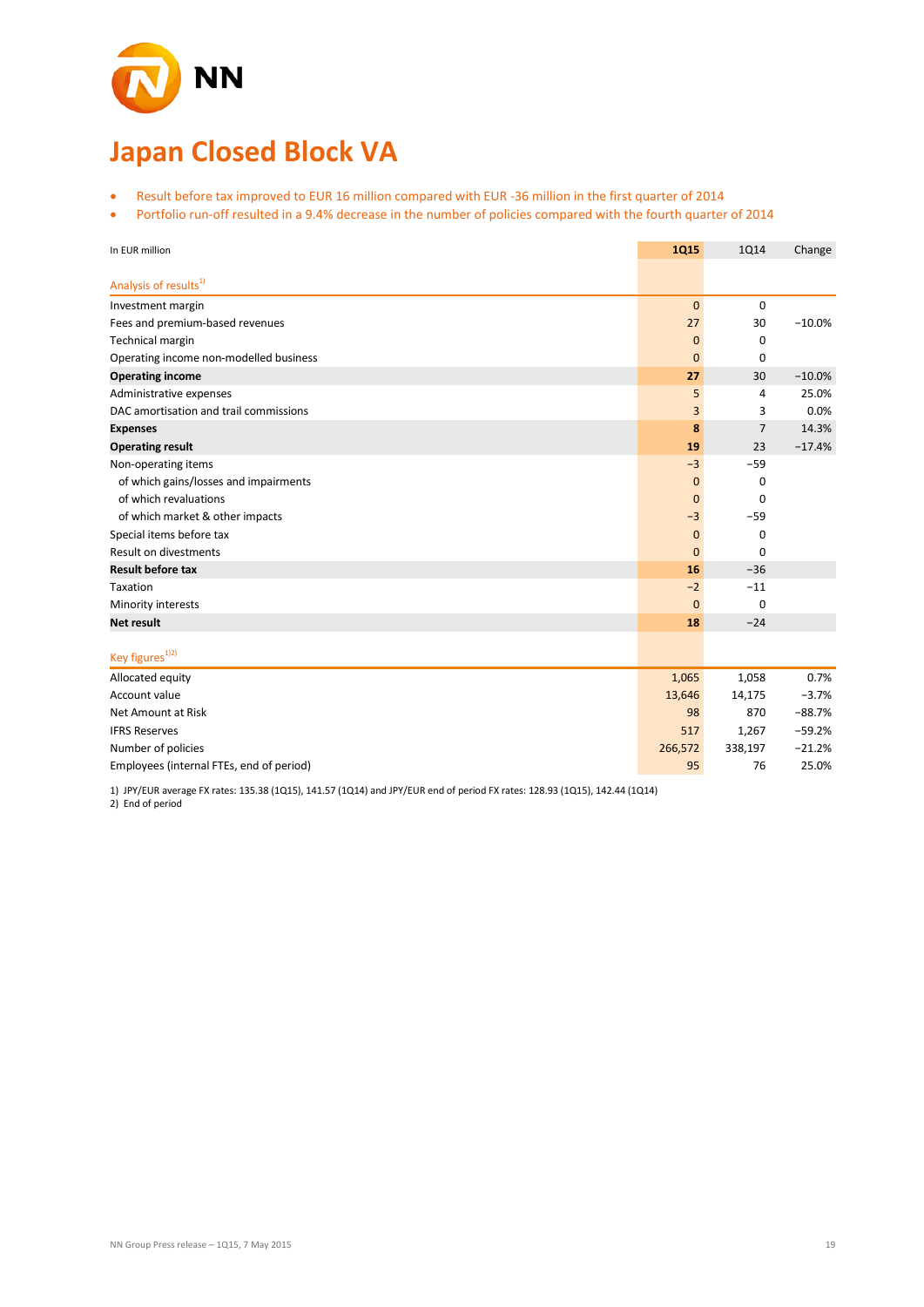

The result before tax of Japan Closed Block VA improved to EUR 16 million from EUR -36 million in the first quarter of 2014, which included a negative impact of various modelling refinements.

The operating result decreased to EUR 19 million from EUR 23 million in the first quarter of 2014, as fees and premium-based revenues declined in line with the run-off of the portfolio and due to higher administrative expenses.

Fees and premium-based revenues were EUR 27 million, down 12.9% from the first quarter of 2014 excluding currency effects, due to a lower account value caused by a decreasing number of policies.

Administrative expenses increased to EUR 5 million from EUR 4 million in the first quarter of 2014 caused by higher processing costs, reflecting an increase in surrenders as well as higher project costs to prepare for the large volumes of future maturities expected in the portfolio.

Market and other impacts were EUR -3 million compared with EUR -59 million in the first quarter of 2014. The current quarter reflects a market-related result net of hedging of EUR -2 million. The result of the first quarter of 2014 was negatively impacted by various modelling refinements, which led to a reserve increase of EUR 51 million.

The Net Amount at Risk in Japan Closed Block VA decreased to EUR 98 million from EUR 870 million in the first quarter of 2014, primarily as a result of equity markets appreciation.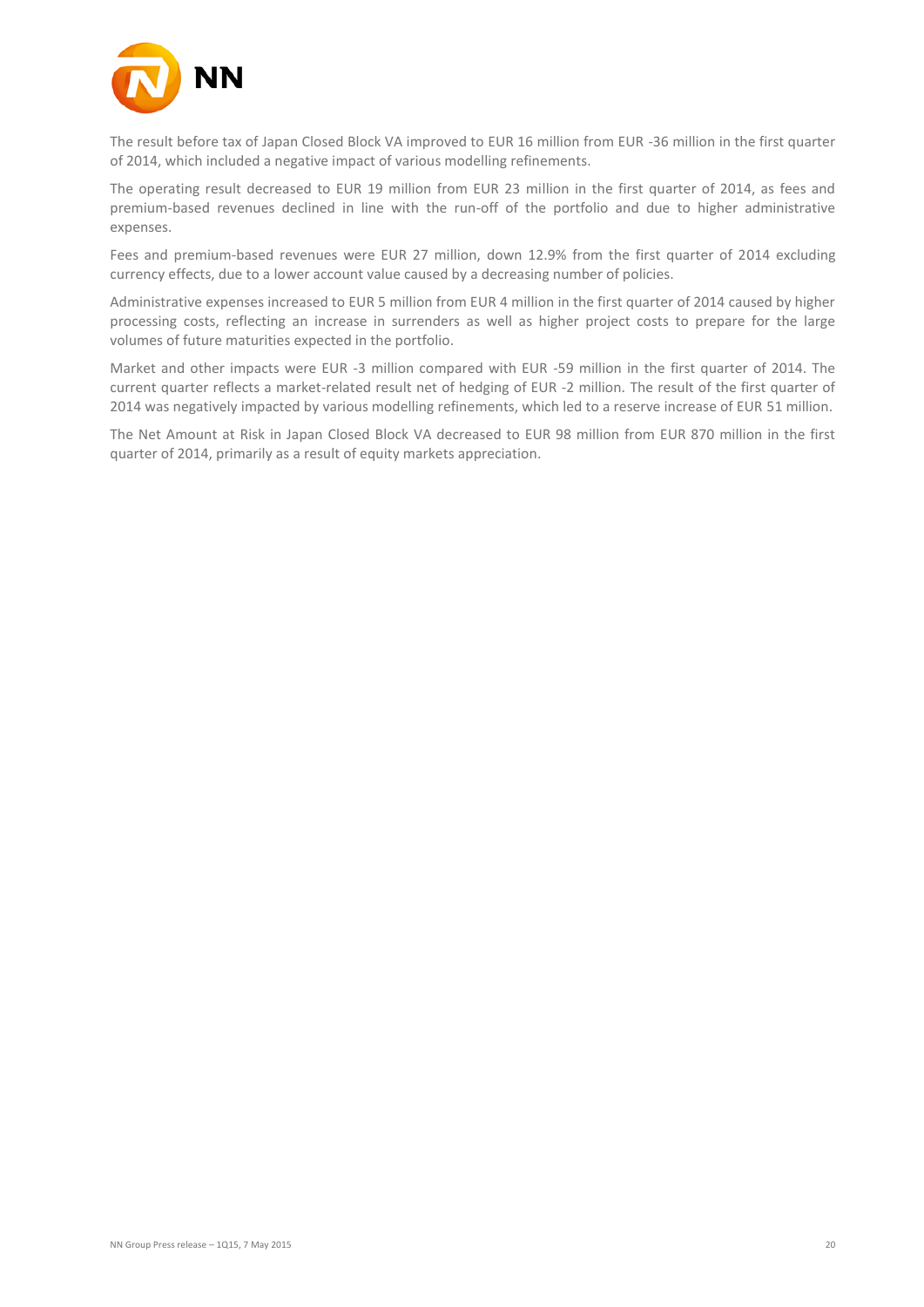

# **Consolidated Balance Sheet**

- Total assets of NN Group increased by EUR 13.2 billion compared with the fourth quarter of 2014 to EUR 178.7 billion, mainly driven by an increase in the market value of available-for-sale investments and currency impacts
- Shareholders' equity increased by EUR 3.8 billion to EUR 24.1 billion, mainly reflecting a higher debt securities revaluation reserve and cashflow hedge reserve, driven by lower interest rates

| in EUR million                                        | 31 Mar 15      | 31 Dec 14 | 31 Mar 14 |                                                            | 31 Mar 15 | 31 Dec 14 | 31 Mar 14 |
|-------------------------------------------------------|----------------|-----------|-----------|------------------------------------------------------------|-----------|-----------|-----------|
|                                                       |                |           |           |                                                            |           |           |           |
| <b>Assets</b>                                         |                |           |           | <b>Equity and liabilities</b>                              |           |           |           |
| Cash and cash equivalents                             | 9,666          | 7,530     | 8,114     | Shareholders' equity (parent)                              | 24,122    | 20,355    | 14,682    |
| Financial assets at fair value through profit or loss |                |           |           | Minority interests                                         | 87        | 76        | 72        |
| - trading assets                                      | 630            | 628       | 769       | Undated subordinated notes                                 | 986       | 986       | $\Omega$  |
| - investments for risk of policyholders               | 41,629         | 41,222    | 37.683    | <b>Total equity</b>                                        | 25,195    | 21,417    | 14,754    |
| - non-trading derivatives                             | 7,267          | 7.207     | 3.423     | Subordinated loans                                         | 2,294     | 2,297     | 2.890     |
| - designated as at fair value through profit or loss  | 529            | 492       | 485       | Senior debt                                                | $\Omega$  | 400       | 1,000     |
| Available-for-sale investments                        |                |           |           | Debt securities in issue                                   | 597       | $\cap$    | $\cap$    |
| - debt securities                                     | 74,269         | 65,991    | 57,801    | Other borrowed funds                                       | 5,955     | 5,467     | 3,243     |
| - equity securities                                   | 6,748          | 6,286     | 5.883     | Insurance and investment contracts                         |           |           |           |
| Loans                                                 | 28,899         | 27.802    | 25.905    | - life insurance provisions                                | 80,513    | 73,639    | 71,344    |
| Reinsurance contracts                                 | 267            | 241       | 275       | - non-life insurance provisions                            | 3,866     | 3,540     | 3,912     |
| Associates and joint ventures                         | 1,627          | 1,617     | 1.243     | - provision for risk of policyholders                      | 41,692    | 41,285    | 37.772    |
| Real estate investments                               | 1,217          | 1,104     | 743       | - other                                                    | 770       | 772       | 808       |
| Property and equipment                                | 157            | 139       | 162       | Customer deposits and other funds on deposit               | 7,653     | 6,981     | 6,190     |
| Intangible assets                                     | 354            | 357       | 382       | Financial liabilities at fair value through profit or loss |           |           |           |
| Deferred acquisition costs                            | 1,543          | 1,403     | 1,412     | - non-trading derivatives                                  | 2,112     | 3,142     | 1,396     |
| Assets held for sale                                  | $\overline{0}$ | $\Omega$  | 180       | Liabilities held for sale                                  | $\Omega$  | $\cap$    | 18        |
| Other assets                                          | 3,862          | 3,462     | 3.274     | Other liabilities                                          | 8,018     | 6,540     | 4.408     |
|                                                       |                |           |           | <b>Total liabilities</b>                                   | 153,469   | 144,064   | 132,980   |
| <b>Total assets</b>                                   | 178,664        | 165,481   | 147,734   | <b>Total equity and liabilities</b>                        | 178,664   | 165,481   | 147,734   |

# **Assets**

### **Cash and cash equivalents**

Cash and cash equivalents increased by EUR 2.1 billion to EUR 9.7 billion, reflecting higher cash collateral related to non-trading derivatives and seasonally higher premium income in the first quarter.

### **Debt securities**

Debt securities available-for-sale increased by EUR 8.3 billion to EUR 74.3 billion, driven by EUR 4.7 billion higher market values as long-term interest rates declined further in the quarter, EUR 2.2 billion net investments and EUR 1.4 billion of currency impacts, reflecting an appreciation of the Japanese yen versus the euro.

### **Loans**

Loans increased by EUR 1.1 billion, driven by a EUR 0.8 billion increase in the mortgage portfolio.

## **Liabilities**

### **Senior debt and Debt securities in issue**

Debt securities in issue increased by EUR 0.6 billion, reflecting the senior unsecured notes issued in March 2015. The proceeds were partly used to repay senior debt from ING Group.

### **Insurance and investment contracts**

Insurance and investment contracts increased by EUR 7.6 billion to EUR 126.9 billion, mainly driven by EUR 3.0 billion of currency impacts reflecting an appreciation of the Japanese yen versus the euro, and EUR 2.0 billion in higher deferred profit sharing to policyholders following the increase of the debt securities revaluation reserve and cash flow hedge reserve.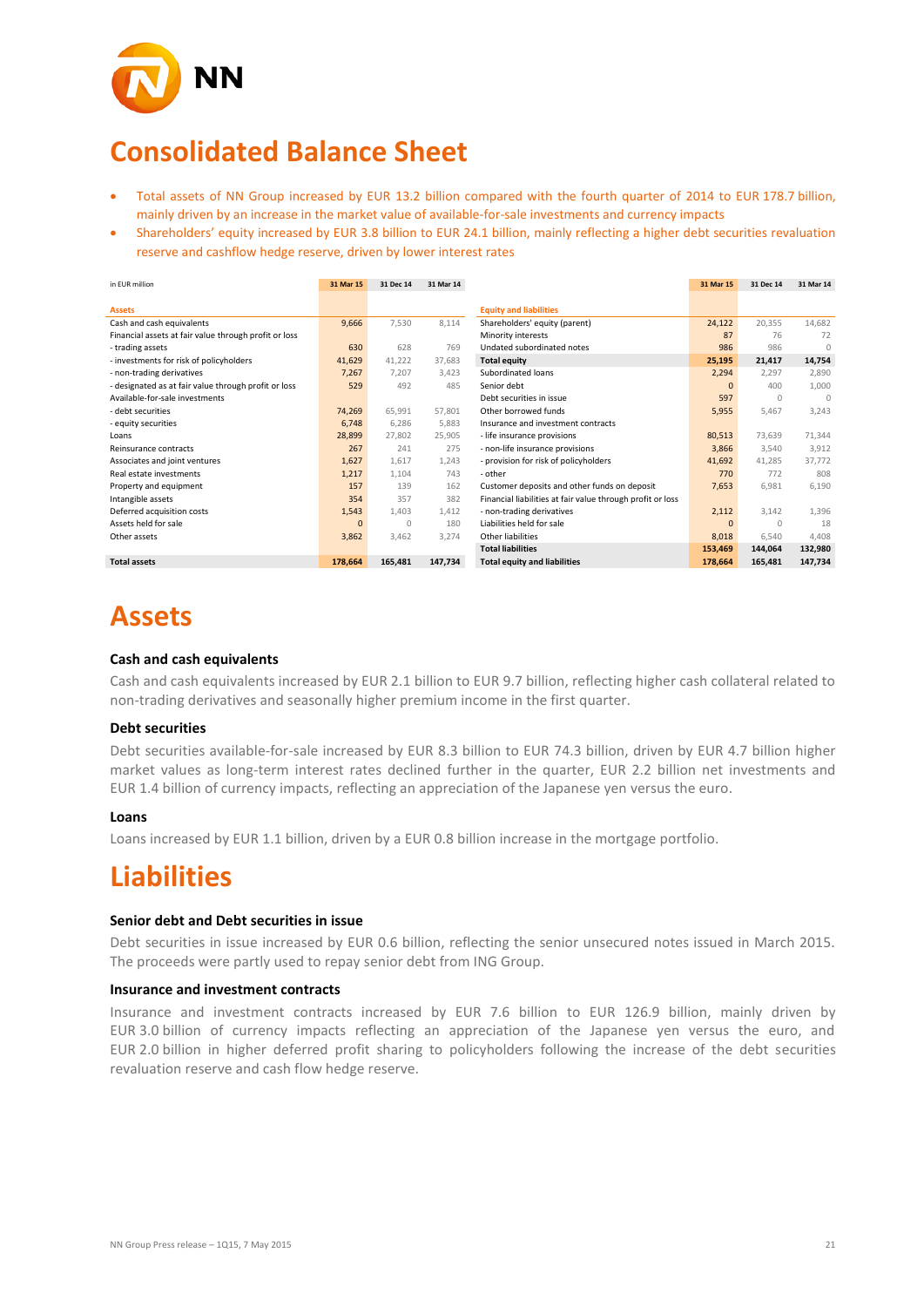

Shareholders' equity increased by EUR 3.8 billion to EUR 24.1 billion, from EUR 20.4 billion at the beginning of the quarter, reflecting a EUR 4.0 billion increase in the available-for-sale investments revaluation reserves. A EUR 0.9 billion increase in the cash flow hedge reserve and the first-quarter net result of EUR 0.5 billion also contributed to the increased Shareholders' equity. This increase was partially offset by EUR 1.5 billion deferred profit sharing to policyholders and the EUR 0.2 billion share buy-back from ING Group in February 2015.

Changes in Shareholders' equity for the quarter and for the previous full year and the comparative quarter were as follows:

| in EUR million                                                       | <b>1Q15</b>    | <b>FY14</b> | 1014     |
|----------------------------------------------------------------------|----------------|-------------|----------|
|                                                                      |                |             |          |
| Shareholders equity beginning of period                              | 20,355         | 14,062      | 14,062   |
| Net result for the period                                            | 485            | 588         | $-215$   |
| Unrealised revaluations available-for-sale investments and other     | 4,011          | 6,330       | 1,461    |
| Realised gains/losses transferred to the profit and loss account     | $-171$         | 1           | $-18$    |
| Change in cash flow hedge reserve                                    | 924            | 1,738       | 313      |
| Deferred interest crediting to life policyholders                    | $-1,503$       | $-2,950$    | $-620$   |
| Share of other comprehensive income of associates and joint ventures | $\overline{7}$ | 43          | 43       |
| Exchange rate differences                                            | 268            | 117         | 36       |
| Remeasurement of the net defined benefit asset/liability             | $-22$          | $-121$      | $-66$    |
| Capital contributions                                                | $\mathbf{0}$   | 850         | $\Omega$ |
| Dividend                                                             | $\mathbf{0}$   | $-315$      | $-315$   |
| Purchase/sale treasury shares                                        | $-200$         | 0           | $\Omega$ |
| Employee stock option & share plans                                  | $\overline{2}$ | 12          | 1        |
| Coupon on undated subordinated notes                                 | $-34$          | $\Omega$    | 0        |
| <b>Total changes</b>                                                 | 3,767          | 6,293       | 620      |
| Shareholders' equity end of period                                   | 24,122         | 20,355      | 14,682   |

The composition of Total equity at the end of the quarter, at the end of the previous year and at the end of the comparative quarter was as follows:

| in EUR million                                               | 31 Mar 15 | 31 Dec 14 | 31 Mar 14 |
|--------------------------------------------------------------|-----------|-----------|-----------|
|                                                              |           |           |           |
| Share capital                                                | 42        | 42        | 0         |
| Share premium                                                | 12,098    | 12,098    | 11,290    |
| Revaluation reserve available-for-sale investments and other | 7,036     | 4,639     | 2,027     |
| Revaluation reserve cash flow hedge                          | 5,388     | 4,464     | 3,039     |
| Currency translation reserve                                 | 33        | $-198$    | $-215$    |
| Net defined benefit asset/liability remeasurement reserve    | $-140$    | $-118$    | $-64$     |
| Retained earnings and other reserves                         | $-335$    | $-572$    | $-1,395$  |
| Shareholders' equity (parent)                                | 24,122    | 20,355    | 14,682    |
| Minority interests                                           | 87        | 76        | 72        |
| Undated subordinated notes                                   | 986       | 986       | $\Omega$  |
| <b>Total equity</b>                                          | 25,195    | 21,417    | 14,754    |
|                                                              |           |           |           |
| Shareholders' equity per share in EUR <sup>1)</sup>          | 71        | 58        | 42        |

1) Shareholders' equity per share at 31 March 2014 is calculated based on the NN Group shares outstanding as of 7 July 2014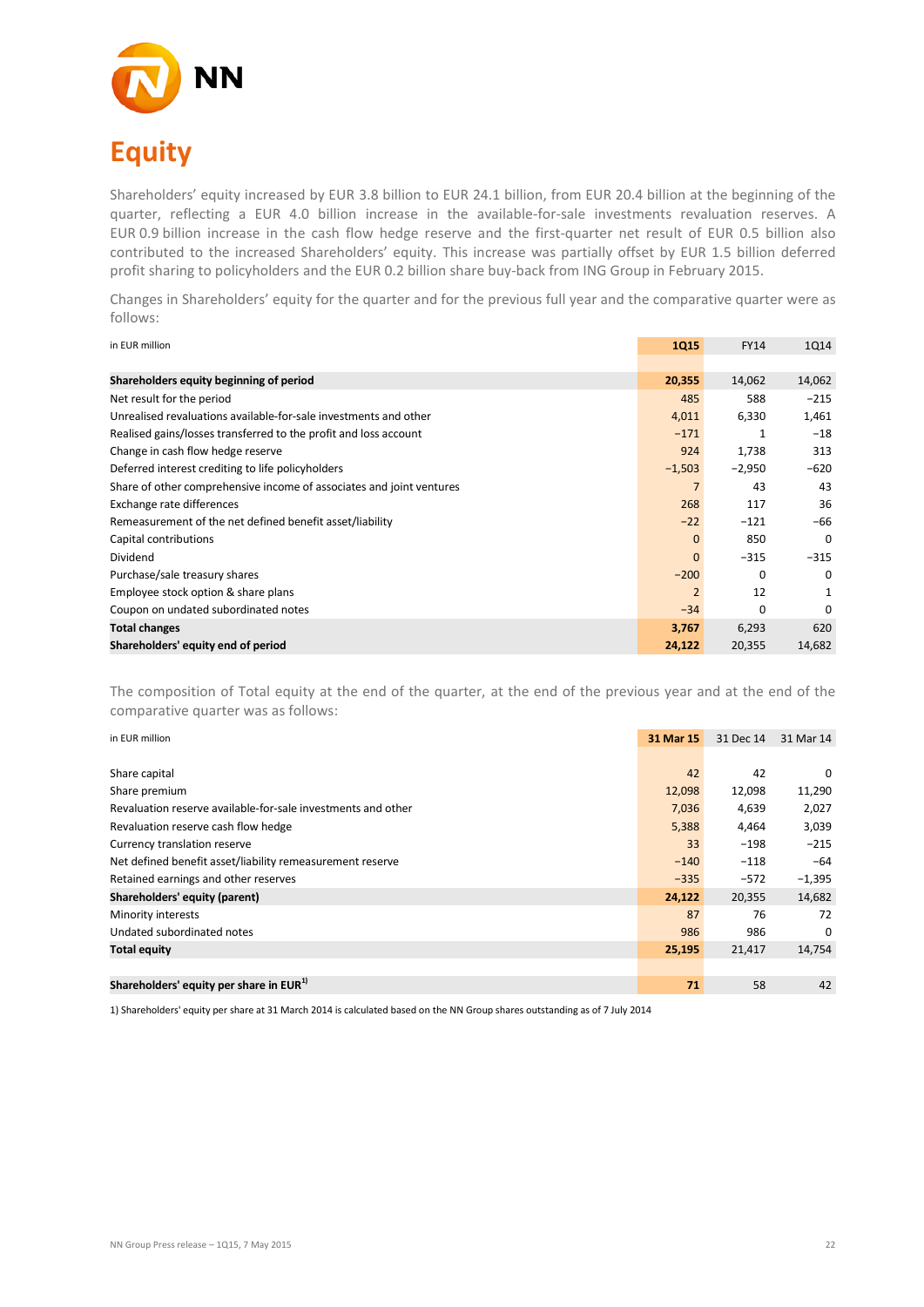

# **Capital Management**

- NN Group IGD Solvency I ratio of 335% and NN Life solvency I ratio of 296%, both up from the fourth quarter of 2014
- Cash capital position at the holding company stable at EUR 1.4 billion, reflecting a EUR 350 million dividend from NN Life and the share buy-back from ING Group for an aggregate amount of EUR 200 million
- Issuance of EUR 600 million senior unsecured notes with a fixed rate coupon of 1% per annum and a maturity of seven years
- Fixed-cost coverage ratio on a last 12 months basis improved to 11.8x

# **Capital ratios**

| in EUR million                                      | 31 Mar 15 | 31 Dec 14 | 31 Mar 14 |
|-----------------------------------------------------|-----------|-----------|-----------|
|                                                     |           |           |           |
| Shareholders' equity                                | 24,122    | 20,355    | 14,682    |
| Qualifying undated subordinated debt <sup>1)</sup>  | 1,823     | 1,823     | 2,394     |
| Qualifying dated subordinated debt <sup>1)</sup>    | 1,000     | 1,000     | $\Omega$  |
| Required regulatory adjustments                     | $-10,209$ | $-9,100$  | $-6,110$  |
| Total capital base (a)                              | 16,736    | 14,078    | 10,966    |
| EU required capital (b)                             | 4,990     | 4,686     | 4,468     |
| NN Group IGD Solvency I ratio <sup>2)3)</sup> (a/b) | 335%      | 300%      | 245%      |
| NN Life Solvency I ratio <sup>2)3)</sup>            | 296%      | 258%      | 235%      |

1) Subordinated debt included at notional value in the IGD capital base

2) The solvency ratios are not final until filed with the regulators

3) The 31 December 2014 Solvency I ratio of NN Life and the NN Group IGD Solvency I ratio have been updated

NN Group's IGD Solvency I ratio increased to 335% at the end of the first quarter of 2015 from 300% at the end of 2014. This increase was mainly driven by positive revaluations resulting from market movements and the firstquarter net result of EUR 485 million, partly offset by the share buy-back from ING Group for an aggregate amount of EUR 200 million. The proposed dividend to shareholders over the second half of 2014 of approximately EUR 195 million was already reflected in the IGD Solvency I ratio at the end of 2014.

The Solvency I ratio of NN Life increased to 296% from 258% at the end of 2014, mainly driven by tightening of credit spreads, equity markets appreciation and changes in the level and shape of the interest rate curve. The EUR 350 million dividend paid by NN Life to NN Group in February 2015 was already reflected in the Solvency I ratio at the end of 2014.

NN Group intends to apply for the usage of a Partial Internal Model for NN Group and the insurance entities in the Netherlands. The outcome of the application process remains subject to significant uncertainties, including the final interpretations of the Solvency II regulations and the regulatory approval process.

# **Cash capital position at the holding company**

| in EUR million                                     | <b>1Q15</b> | <b>FY14</b> |
|----------------------------------------------------|-------------|-------------|
|                                                    |             |             |
| <b>Beginning of period</b>                         | 1,413       | 1,363       |
| Cash divestment proceeds                           | $\Omega$    | 296         |
| Dividends from subsidiaries <sup>1)</sup>          | 360         | 710         |
| Capital injections into subsidiaries <sup>2)</sup> | $-65$       | $-1,313$    |
| Other $3$                                          | $-66$       | $-116$      |
| Free cash flow at the holding <sup>4)</sup>        | 229         | $-424$      |
| Capital flow from / (to) shareholders              | $-200$      | 674         |
| Increase / (decrease) in debt and loans            | $-3$        | $-200$      |
| <b>End of period</b>                               | 1,439       | 1,413       |
|                                                    |             |             |
| Free cash flow at the holding                      | 229         | $-424$      |
| IPO-related capital transactions <sup>5)</sup>     | $\Omega$    | $-874$      |
| Adjusted free cash flow at the holding             | 229         | 450         |

Note: cash capital is defined as net current assets available at the holding company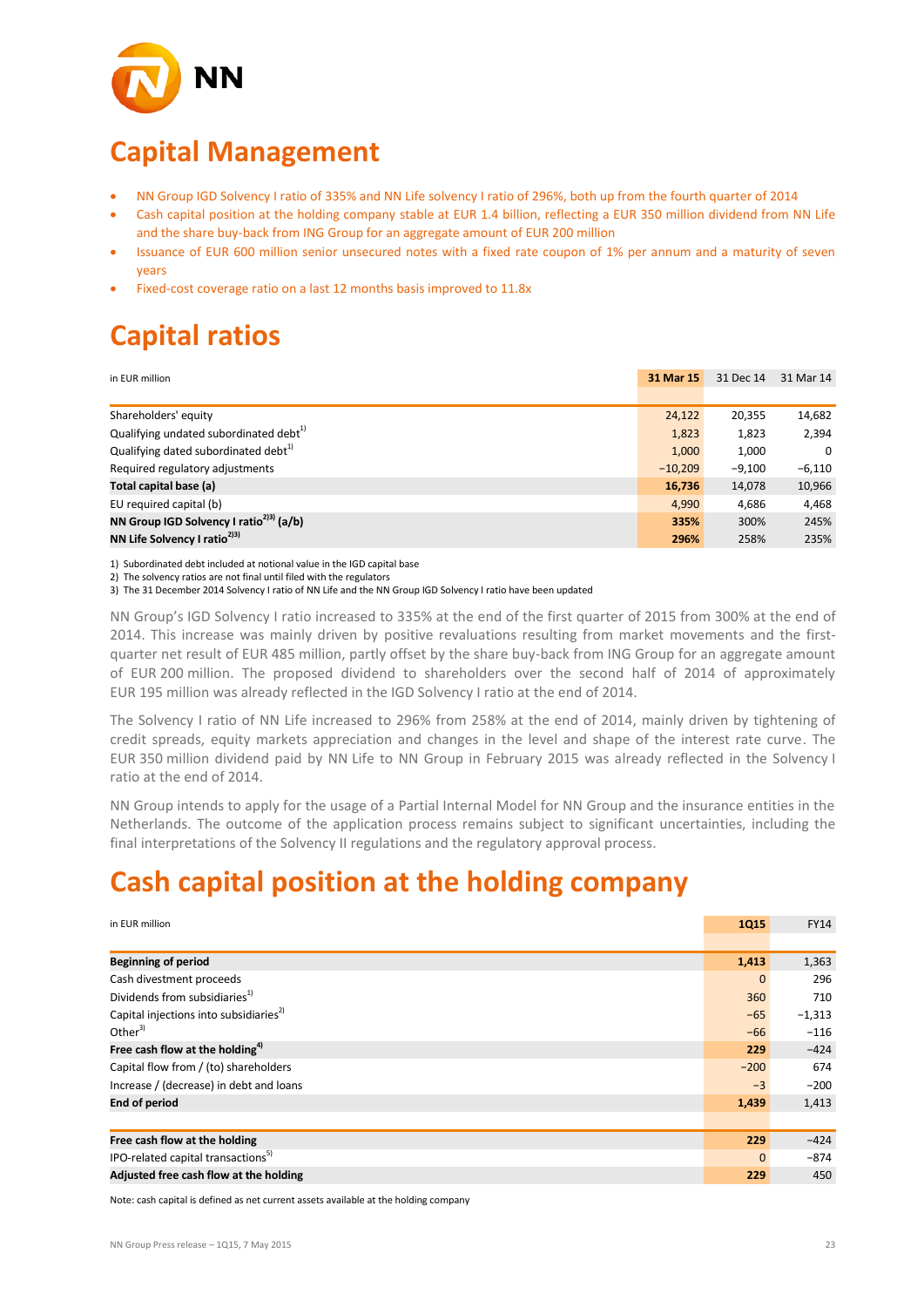

- 1) Includes interest on subordinated loans provided to subsidiaries by the holding company
- 2) Includes the change of subordinated loans provided to subsidiaries by the holding company
- 3) Includes interest on subordinated loans and debt, holding company expenses and other cash flows
- 4) Free cash flow at the holding company is defined as the change in cash capital position of the holding company over the period, excluding capital transactions with shareholders and debtholders
- 5) Consists of IPO related transactions regarding the capital strengthening of NN Life of EUR 1,050 million through subordinated debt and EUR 176 million of cash proceeds received from the divestment of SulAmérica which were upstreamed to ING Group

The cash capital position at the holding company increased from EUR 1,413 million at the end of 2014 to EUR 1,439 million at the end of the first quarter of 2015. The increase reflects a dividend payment by NN Life to NN Group of EUR 350 million and the repurchase by NN Group of 8.3 million ordinary shares from ING Group for an aggregate amount of EUR 200 million in February 2015. The movement of the cash capital position at the holding company in the first quarter also reflects the annual coupon on the undated subordinated notes for an amount of EUR 34 million (after tax), which is payable in July 2015 but was recognised in equity following the share buy-back in February 2015.

# **Financial leverage**

| in EUR million                                    | 31 Mar 15 | 31 Dec 14 | 31 Mar 14 |
|---------------------------------------------------|-----------|-----------|-----------|
|                                                   |           |           |           |
| Shareholders' equity                              | 24,122    | 20,355    | 14,682    |
| Adjustment for revaluation reserves <sup>1)</sup> | $-10,982$ | $-7,979$  | $-3,944$  |
| Goodwill                                          | $-266$    | $-265$    | $-264$    |
| Minority interests                                | 87        | 76        | 72        |
| Capital base for financial leverage (a)           | 12,961    | 12,187    | 10,546    |
| Undated subordinated notes <sup>2)</sup>          | 986       | 986       | $\Omega$  |
| Subordinated debt                                 | 2,294     | 2,297     | 2,890     |
| Total subordinated debt                           | 3,280     | 3,282     | 2,890     |
| Debt securities in issue (financial leverage)     | 398       | 400       | 1,000     |
| Financial leverage (b)                            | 3,678     | 3,682     | 3,890     |
| Debt securities in issue (operational leverage)   | 199       | 0         | $\Omega$  |
| <b>Total debt</b>                                 | 3,877     | 3,682     | 3,890     |
| Financial leverage ratio (b/(a+b))                | 22.1%     | 23.2%     | 26.9%     |
| Fixed-cost coverage ratio <sup>2)3)</sup>         | 11.8x     | 9.9x      | 5.6x      |

1) Includes revaluations on debt securities, on the cash-flow hedge reserve and on the reserves crediting to life policyholders

2) The undated subordinated notes classified as equity are considered financial leverage in the calculation of the financial leverage ratio. The related interest is

included on an accrual basis in the calculation of the fixed-cost coverage ratio

3) Measures the ability of earnings before interest and tax (EBIT) of ongoing business and Insurance Other to cover funding costs on financial leverage; calculated on a last 12-months basis

The financial leverage ratio of NN Group reduced to 22.1% at the end of the first quarter of 2015. The capital base for financial leverage increased by EUR 774 million, largely driven by the first-quarter net result of EUR 485 million and positive equity and currency revaluations. This increase was offset by the impact of the share buy-back of EUR 200 million in February 2015.

The fixed-cost coverage ratio further improved to 11.8x at the end of the first quarter (on a last 12-months basis) versus 9.9x at the end of the fourth quarter of 2014, mainly due to the increased result before tax.

In March 2015, NN Group issued EUR 600 million senior unsecured notes with a fixed rate coupon of 1% per annum and a maturity of seven years. The notes were issued under the Debt Issuance Programme, which was approved by the Netherlands Authority for the Financial Markets (AFM) on 2 March 2015. The proceeds of this transaction were used to repay a EUR 400 million senior loan to ING Group and EUR 200 million was on-lent to NN Bank by way of operational leverage to cover its senior funding needs.

# **Share buy-back**

In February 2015, ING Group sold 52 million shares of NN Group at a price of EUR 24 per share. As part of this transaction, NN Group repurchased 8.3 million shares from ING Group for an aggregate amount of EUR 200 million. NN Group funded the share repurchase from the cash capital position at the holding company. NN Group intends to cancel the repurchased shares in due course, subject to shareholder authorisation. On 31 March 2015, the total number of NN Group shares outstanding (net of treasury stock) was 342,034,112.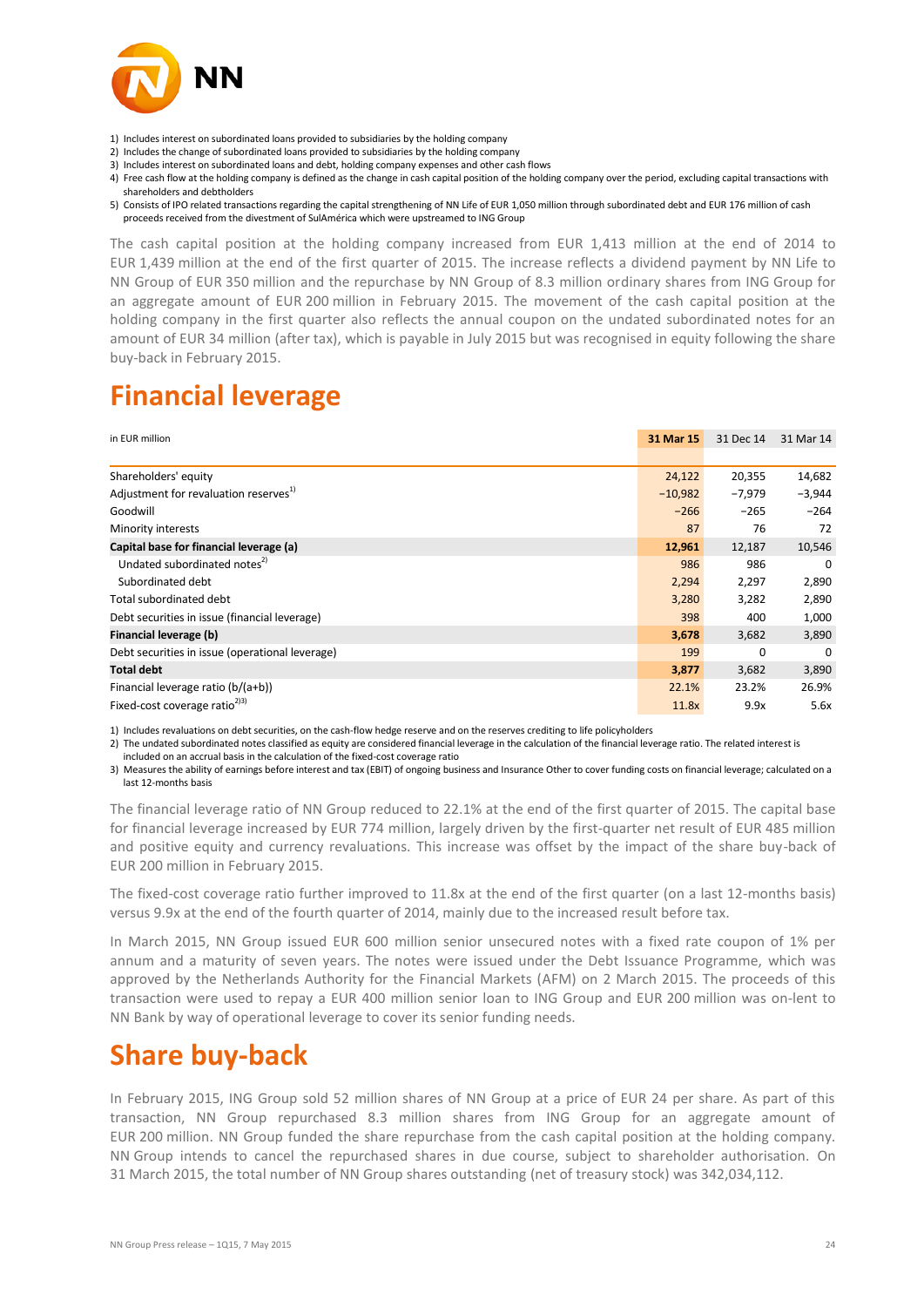

On 18 February 2015, Standard & Poor's raised its rating on NN Group by one notch to A- with a stable outlook. Moody's affirmed its Baa2 rating on NN Group and changed the outlook from negative to stable.

| Credit ratings of NN Group N.V. at 7 May 2015 | <b>Rating</b> | Outlook |
|-----------------------------------------------|---------------|---------|
|                                               |               |         |
| Standard & Poor's                             | $A -$         | Stable  |
| Moody's                                       | Baa2          | Stable  |